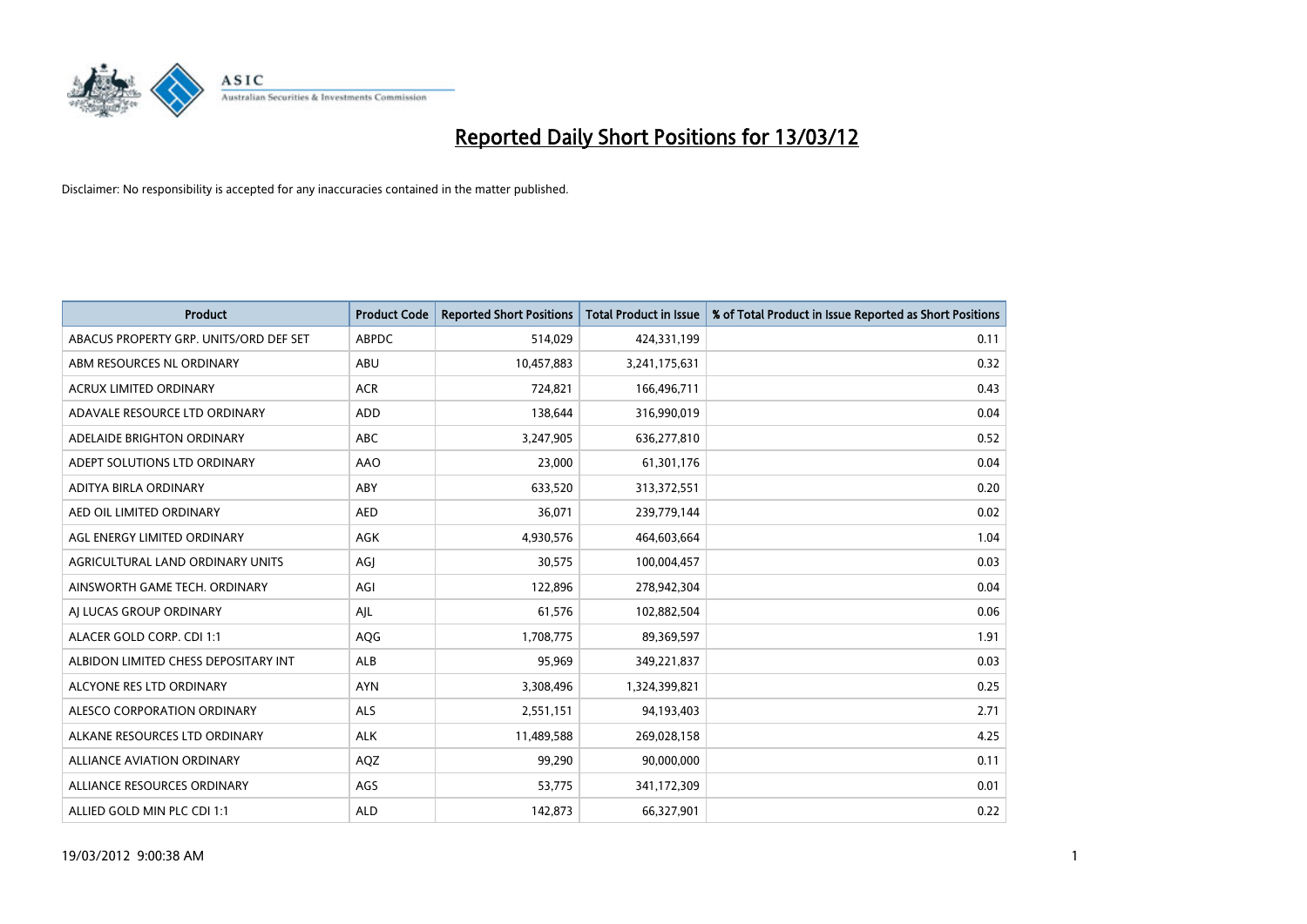

| <b>Product</b>                         | <b>Product Code</b> | <b>Reported Short Positions</b> | <b>Total Product in Issue</b> | % of Total Product in Issue Reported as Short Positions |
|----------------------------------------|---------------------|---------------------------------|-------------------------------|---------------------------------------------------------|
| ALLIED HEALTH LTD ORDINARY             | AHZ                 | 109,920                         | 660,024,294                   | 0.02                                                    |
| ALTONA MINING LTD ORDINARY             | <b>AOH</b>          | 727,954                         | 522,091,038                   | 0.14                                                    |
| ALUMINA LIMITED ORDINARY               | AWC                 | 58,521,933                      | 2,440,196,187                 | 2.38                                                    |
| AMADEUS ENERGY ORDINARY                | AMU                 | 454,000                         | 272,656,633                   | 0.17                                                    |
| AMALGAMATED HOLDINGS ORDINARY          | <b>AHD</b>          | 20,724                          | 157,596,140                   | 0.01                                                    |
| AMCOM TELECOMM. ORDINARY               | AMM                 | 1,700                           | 241,491,904                   | 0.00                                                    |
| AMCOR LIMITED ORDINARY                 | AMC                 | 5,551,851                       | 1,206,684,923                 | 0.43                                                    |
| AMP LIMITED ORDINARY                   | AMP                 | 11,560,517                      | 2,854,672,784                 | 0.38                                                    |
| AMPELLA MINING ORDINARY                | <b>AMX</b>          | 1,078,762                       | 229,062,032                   | 0.47                                                    |
| ANSELL LIMITED ORDINARY                | <b>ANN</b>          | 3,402,253                       | 130,656,668                   | 2.59                                                    |
| ANTARES ENERGY LTD ORDINARY            | <b>AZZ</b>          | 210,121                         | 260,000,000                   | 0.08                                                    |
| ANZ BANKING GRP LTD ORDINARY           | <b>ANZ</b>          | 19,149,907                      | 2,679,508,264                 | 0.65                                                    |
| APA GROUP STAPLED SECURITIES           | APA                 | 25,001,631                      | 639,334,625                   | 3.90                                                    |
| APEX MINERALS NL ORDINARY              | <b>AXM</b>          | 885,146                         | 5,550,243,713                 | 0.02                                                    |
| APN EUROPEAN RETAIL UNITS STAPLED SEC. | <b>AEZ</b>          | 11,832                          | 544,910,660                   | 0.00                                                    |
| APN NEWS & MEDIA ORDINARY              | <b>APN</b>          | 26,937,083                      | 630,211,415                   | 4.29                                                    |
| AQUARIUS PLATINUM. ORDINARY            | <b>AQP</b>          | 9,393,177                       | 470,312,578                   | 1.99                                                    |
| AQUILA RESOURCES ORDINARY              | <b>AQA</b>          | 4,978,120                       | 411,804,442                   | 1.18                                                    |
| ARAFURA RESOURCE LTD ORDINARY          | <b>ARU</b>          | 12,493,139                      | 367,980,342                   | 3.37                                                    |
| ARB CORPORATION ORDINARY               | ARP                 | 92,176                          | 72,481,302                    | 0.12                                                    |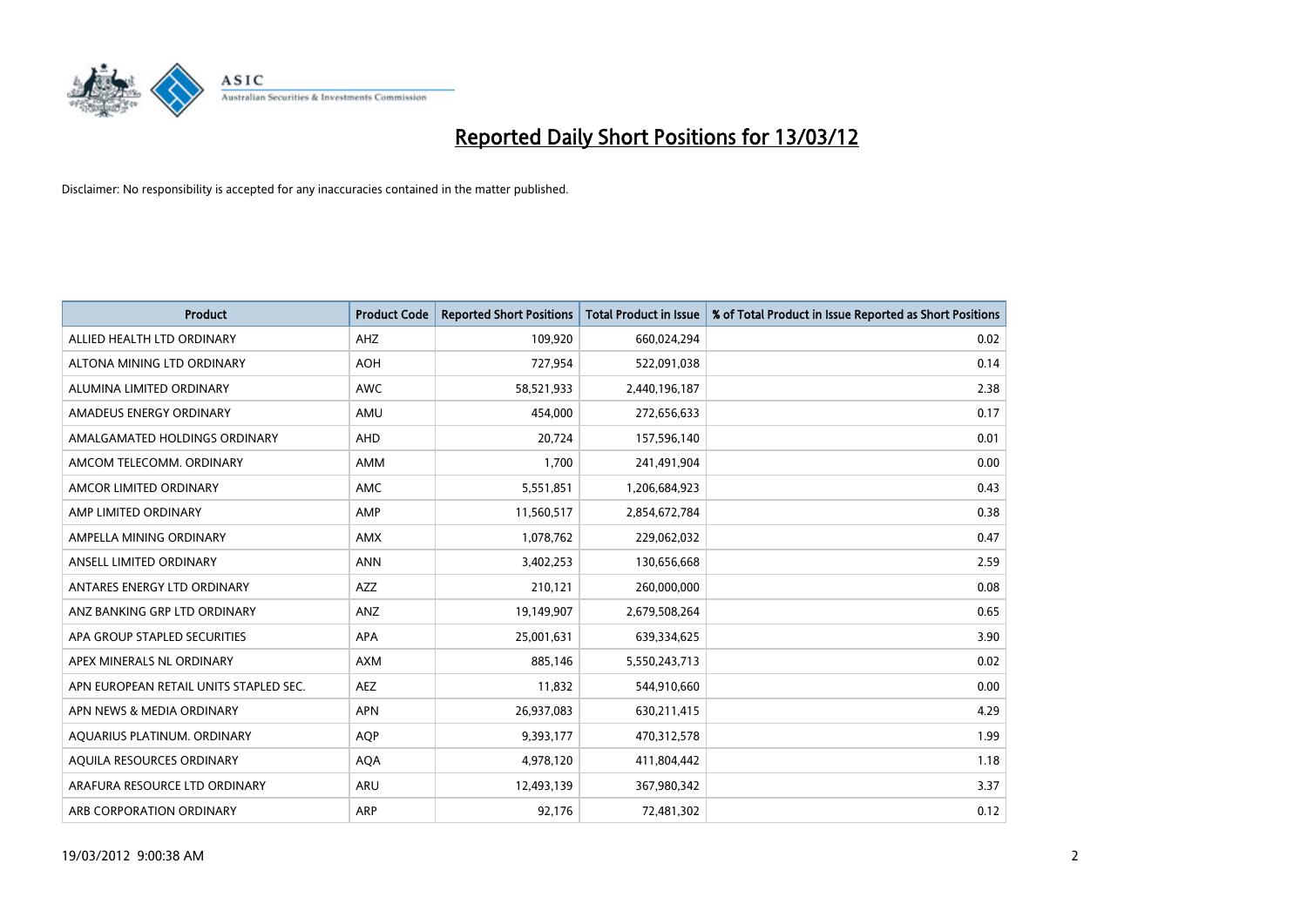

| <b>Product</b>                          | <b>Product Code</b> | <b>Reported Short Positions</b> | <b>Total Product in Issue</b> | % of Total Product in Issue Reported as Short Positions |
|-----------------------------------------|---------------------|---------------------------------|-------------------------------|---------------------------------------------------------|
| ARDENT LEISURE GROUP STAPLED SECURITIES | AAD                 | 1,321,515                       | 331,613,862                   | 0.41                                                    |
| ARISTOCRAT LEISURE ORDINARY             | ALL                 | 14,828,655                      | 543,181,024                   | 2.73                                                    |
| ASCIANO LIMITED ORDINARY                | <b>AIO</b>          | 3,684,981                       | 975,385,664                   | 0.38                                                    |
| ASG GROUP LIMITED ORDINARY              | <b>ASZ</b>          | 89,990                          | 171,456,889                   | 0.05                                                    |
| ASPEN GROUP ORD/UNITS STAPLED           | <b>APZ</b>          | 1,097,939                       | 596,206,393                   | 0.19                                                    |
| ASPIRE MINING LTD ORDINARY              | AKM                 | 609,321                         | 620,594,556                   | 0.10                                                    |
| ASTON RES LTD ORDINARY                  | <b>AZT</b>          | 1,076,971                       | 204,668,861                   | 0.52                                                    |
| ASTRO JAP PROP GROUP STAPLED SECURITIES | AJA                 | 55,045                          | 58,445,002                    | 0.09                                                    |
| ASX LIMITED ORDINARY                    | ASX                 | 3,505,553                       | 175,136,729                   | 2.03                                                    |
| ATLANTIC LIMITED ORDINARY               | ATI                 | 27,000                          | 139,376,934                   | 0.02                                                    |
| ATLAS IRON LIMITED ORDINARY             | <b>AGO</b>          | 14,905,434                      | 894,874,560                   | 1.64                                                    |
| AURORA OIL & GAS ORDINARY               | AUT                 | 5,873,871                       | 411,655,343                   | 1.43                                                    |
| AUSDRILL LIMITED ORDINARY               | ASL                 | 1,727,569                       | 303,554,821                   | 0.59                                                    |
| AUSENCO LIMITED ORDINARY                | <b>AAX</b>          | 1,385,588                       | 123,258,843                   | 1.12                                                    |
| AUSGOLD LIMITED ORDINARY                | <b>AUC</b>          | 27,600                          | 120,488,473                   | 0.02                                                    |
| AUSTAL LIMITED ORDINARY                 | ASB                 | 1,027,284                       | 188,069,638                   | 0.54                                                    |
| AUSTAR UNITED ORDINARY                  | <b>AUN</b>          | 3,845,368                       | 1,271,505,737                 | 0.29                                                    |
| AUSTBROKERS HOLDINGS ORDINARY           | <b>AUB</b>          | 2                               | 55,545,576                    | 0.00                                                    |
| AUSTIN ENGINEERING ORDINARY             | ANG                 | 5,943                           | 72,314,403                    | 0.00                                                    |
| <b>AUSTRALAND ASSETS ASSETS</b>         | <b>AAZPB</b>        | 1,168                           | 2,750,000                     | 0.04                                                    |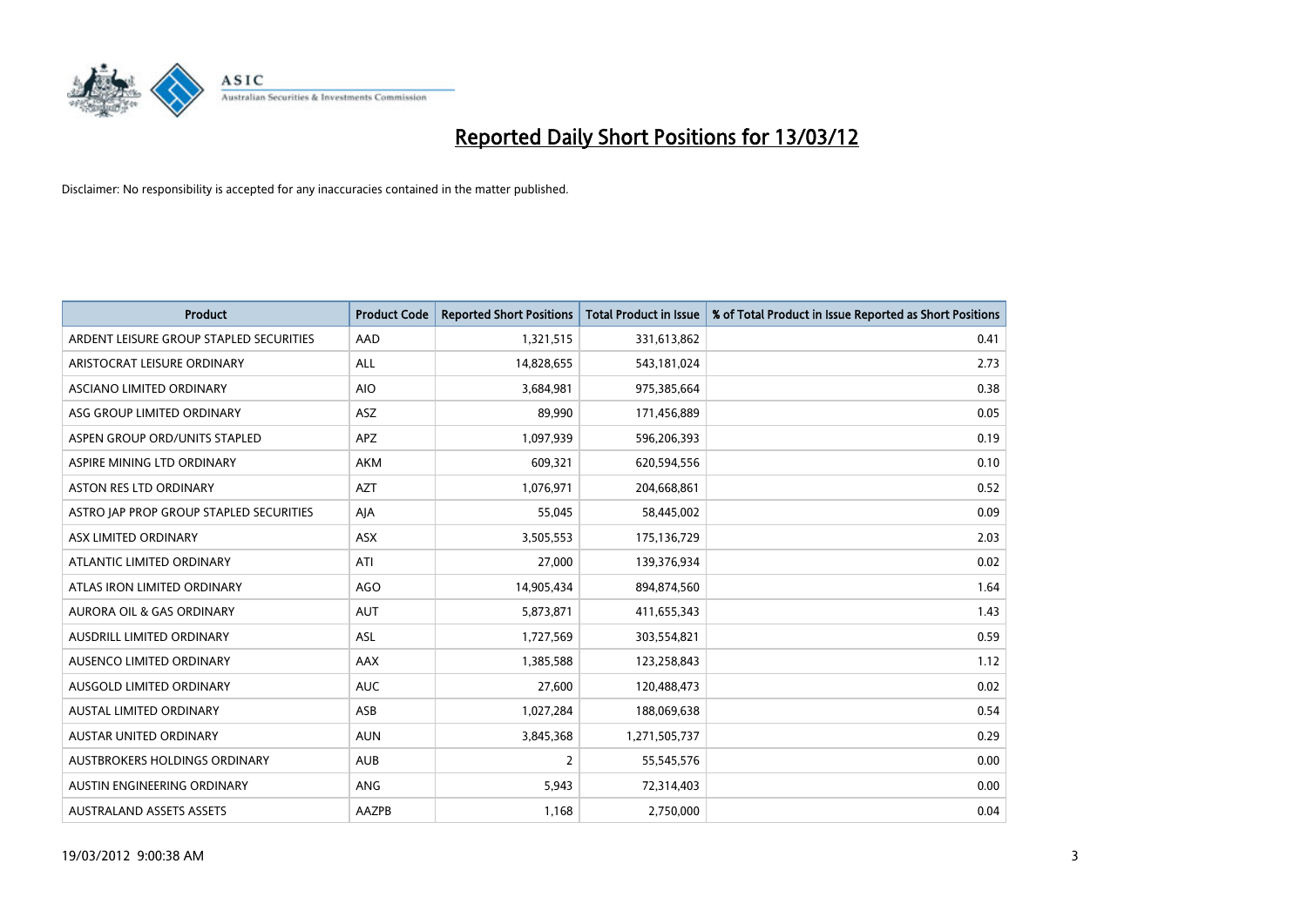

| <b>Product</b>                       | <b>Product Code</b> | <b>Reported Short Positions</b> | <b>Total Product in Issue</b> | % of Total Product in Issue Reported as Short Positions |
|--------------------------------------|---------------------|---------------------------------|-------------------------------|---------------------------------------------------------|
| AUSTRALAND PROPERTY STAPLED SECURITY | <b>ALZ</b>          | 915,018                         | 576,846,597                   | 0.15                                                    |
| AUSTRALIAN AGRICULT. ORDINARY        | AAC                 | 756,644                         | 312,861,135                   | 0.23                                                    |
| <b>AUSTRALIAN EDUCATION UNITS</b>    | <b>AEU</b>          | 625,000                         | 175,465,397                   | 0.36                                                    |
| AUSTRALIAN FOUNDAT, ORDINARY         | AFI                 | 1,586                           | 1,027,732,653                 | 0.00                                                    |
| AUSTRALIAN INFRASTR, UNITS/ORDINARY  | <b>AIX</b>          | 13,300,809                      | 620,733,944                   | 2.14                                                    |
| AUSTRALIAN MINES LTD ORDINARY        | <b>AUZ</b>          | 1,400,000                       | 636,910,317                   | 0.22                                                    |
| AUSTRALIAN PHARM, ORDINARY           | API                 | 392,586                         | 488,115,883                   | 0.08                                                    |
| AUTOMOTIVE HOLDINGS ORDINARY         | <b>AHE</b>          | 4,445                           | 260,579,682                   | 0.00                                                    |
| AVEXA LIMITED ORDINARY               | <b>AVX</b>          | 243,657                         | 847,688,779                   | 0.03                                                    |
| AWE LIMITED ORDINARY                 | <b>AWE</b>          | 2,202,191                       | 521,871,941                   | 0.42                                                    |
| AZIMUTH RES LTD ORDINARY             | <b>AZH</b>          | 279,718                         | 392,650,724                   | 0.07                                                    |
| AZUMAH RESOURCES ORDINARY            | <b>AZM</b>          | 2,241,491                       | 333,614,095                   | 0.67                                                    |
| <b>BANDANNA ENERGY ORDINARY</b>      | <b>BND</b>          | 3,121,094                       | 528,481,199                   | 0.59                                                    |
| BANK OF QUEENSLAND. ORDINARY         | <b>BOQ</b>          | 9,164,139                       | 229,598,329                   | 3.98                                                    |
| <b>BASE RES LIMITED ORDINARY</b>     | <b>BSE</b>          | 1,125,288                       | 460,440,029                   | 0.24                                                    |
| <b>BATHURST RESOURCES ORDINARY</b>   | <b>BTU</b>          | 10,726,935                      | 692,447,997                   | 1.55                                                    |
| BC IRON LIMITED ORDINARY             | <b>BCI</b>          | 320                             | 103,861,000                   | 0.00                                                    |
| BEACH ENERGY LIMITED ORDINARY        | <b>BPT</b>          | 58,854,487                      | 1,113,497,051                 | 5.29                                                    |
| BEADELL RESOURCE LTD ORDINARY        | <b>BDR</b>          | 4,788,022                       | 716,004,752                   | 0.65                                                    |
| BENDIGO AND ADELAIDE ORDINARY        | <b>BEN</b>          | 5,164,725                       | 384, 382, 783                 | 1.33                                                    |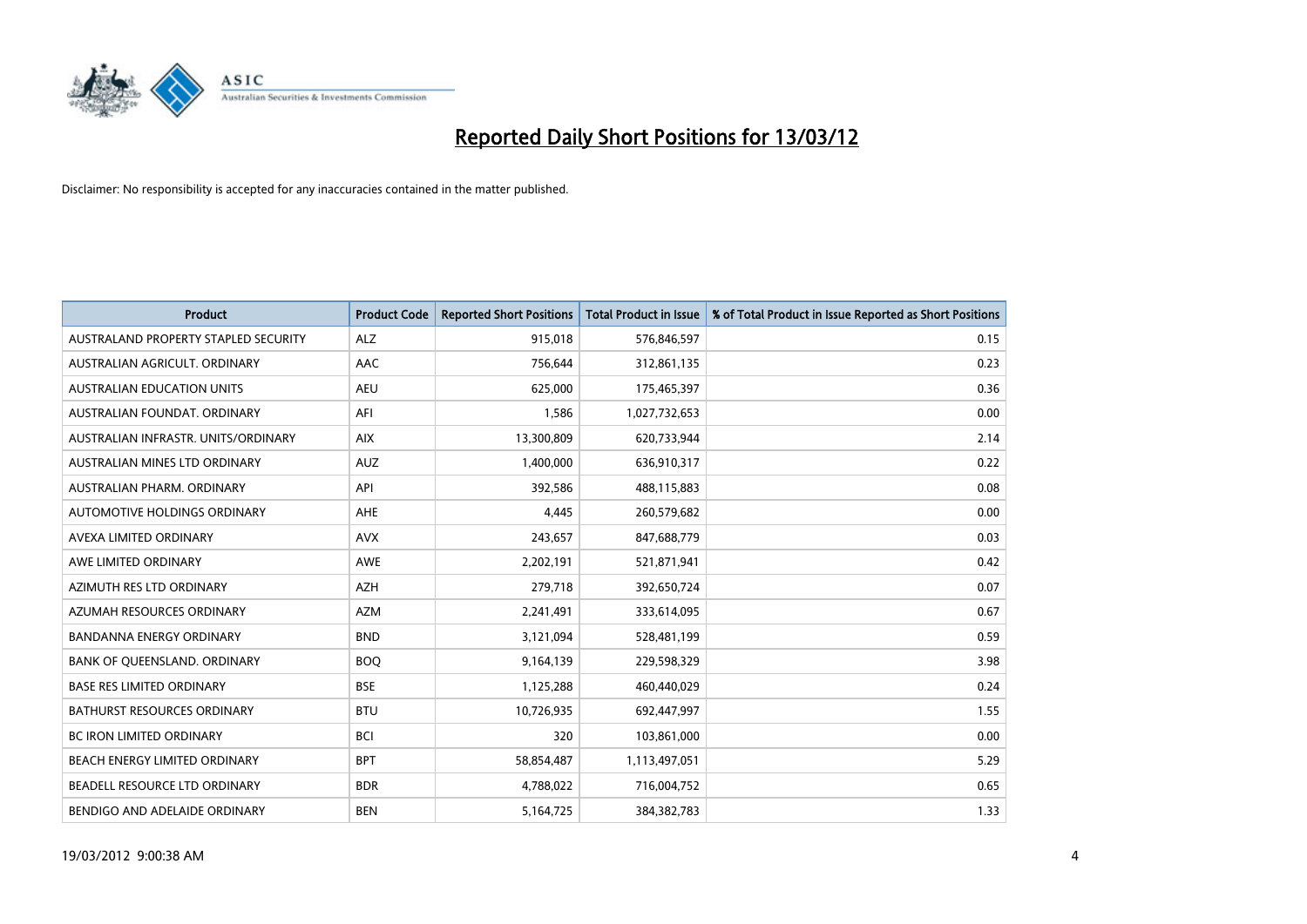

| <b>Product</b>                       | <b>Product Code</b> | <b>Reported Short Positions</b> | <b>Total Product in Issue</b> | % of Total Product in Issue Reported as Short Positions |
|--------------------------------------|---------------------|---------------------------------|-------------------------------|---------------------------------------------------------|
| BERKELEY RESOURCES ORDINARY          | <b>BKY</b>          | 179,238                         | 174,298,273                   | 0.10                                                    |
| BETASHARES ASX RES ETF UNITS         | <b>ORE</b>          | 94,330                          | 4,220,217                     | 2.24                                                    |
| <b>BHP BILLITON LIMITED ORDINARY</b> | <b>BHP</b>          | 15,746,781                      | 3,211,691,105                 | 0.44                                                    |
| <b>BILLABONG ORDINARY</b>            | <b>BBG</b>          | 26,397,994                      | 255,102,103                   | 10.29                                                   |
| <b>BIOTA HOLDINGS ORDINARY</b>       | <b>BTA</b>          | 1,570,925                       | 181,848,833                   | 0.86                                                    |
| <b>BISALLOY STEEL ORDINARY</b>       | <b>BIS</b>          | 84,480                          | 43,291,509                    | 0.20                                                    |
| BKI INVESTMENT LTD ORDINARY          | BKI                 | 508                             | 425,549,573                   | 0.00                                                    |
| <b>BLACKTHORN RESOURCES ORDINARY</b> | <b>BTR</b>          | 128,398                         | 122,918,000                   | 0.11                                                    |
| <b>BLUESCOPE STEEL LTD ORDINARY</b>  | <b>BSL</b>          | 33,275,364                      | 3,349,185,247                 | 0.99                                                    |
| <b>BOART LONGYEAR ORDINARY</b>       | <b>BLY</b>          | 5,178,575                       | 461, 163, 412                 | 1.11                                                    |
| <b>BOOM LOGISTICS ORDINARY</b>       | <b>BOL</b>          | 338,639                         | 468,663,585                   | 0.07                                                    |
| <b>BORAL LIMITED, ORDINARY</b>       | <b>BLD</b>          | 29,518,916                      | 744,778,604                   | 3.95                                                    |
| BOTSWANA METALS LTD ORDINARY         | <b>BML</b>          | 7,000                           | 143,717,013                   | 0.00                                                    |
| <b>BRADKEN LIMITED ORDINARY</b>      | <b>BKN</b>          | 5,215,687                       | 166,624,800                   | 3.12                                                    |
| <b>BRAMBLES LIMITED ORDINARY</b>     | <b>BXB</b>          | 11,445,300                      | 1,480,462,443                 | 0.73                                                    |
| BREVILLE GROUP LTD ORDINARY          | <b>BRG</b>          | 2,739                           | 130,095,322                   | 0.00                                                    |
| BRICKWORKS LIMITED ORDINARY          | <b>BKW</b>          | 6,344                           | 147,567,333                   | 0.00                                                    |
| <b>BROCKMAN RESOURCES ORDINARY</b>   | <b>BRM</b>          | 126,583                         | 145,013,151                   | 0.08                                                    |
| BT INVESTMENT MNGMNT ORDINARY        | <b>BTT</b>          | 2,404                           | 267,906,977                   | 0.00                                                    |
| <b>BURU ENERGY ORDINARY</b>          | <b>BRU</b>          | 6,699,708                       | 234,204,477                   | 2.87                                                    |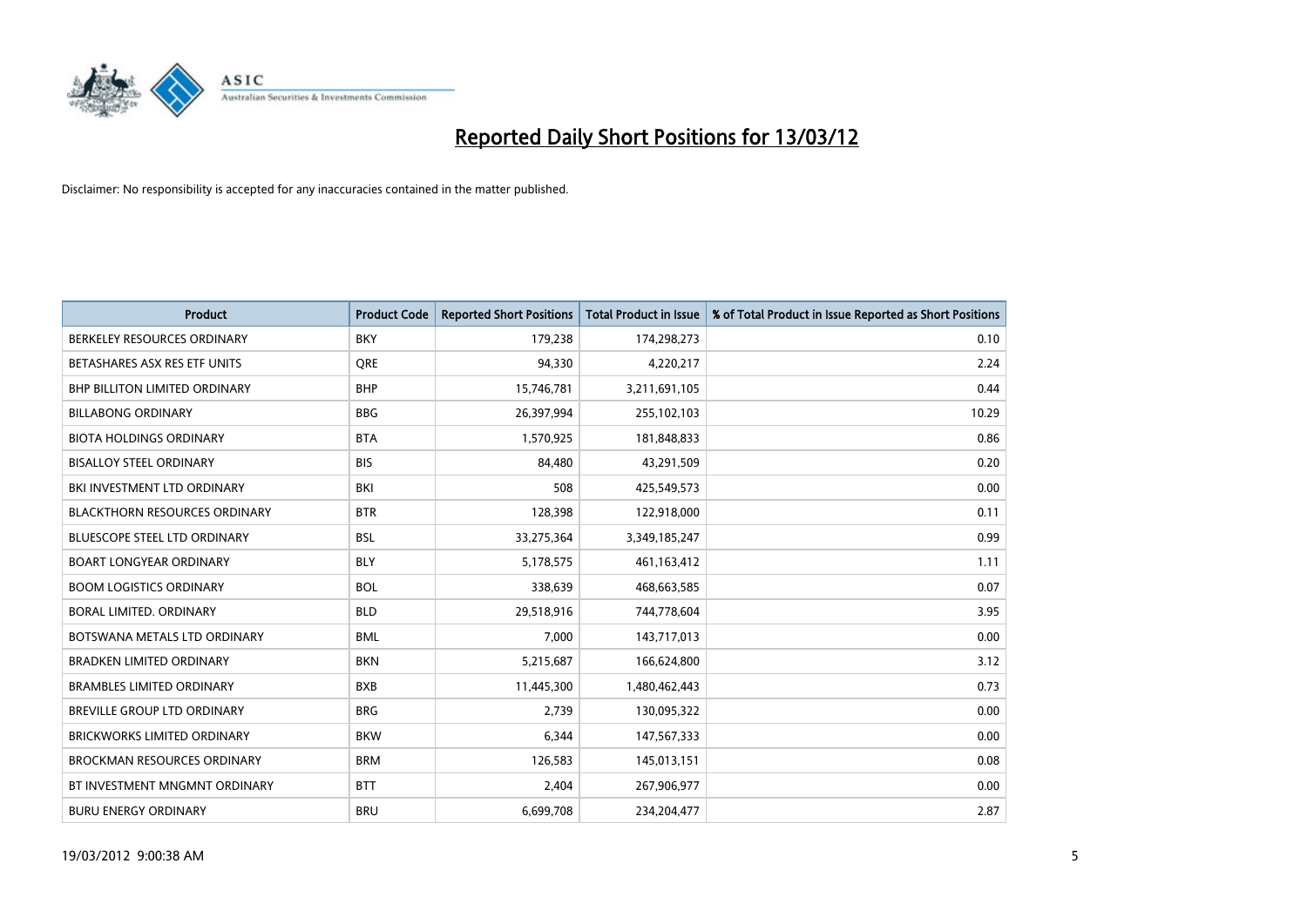

| <b>Product</b>                          | <b>Product Code</b> | <b>Reported Short Positions</b> | <b>Total Product in Issue</b> | % of Total Product in Issue Reported as Short Positions |
|-----------------------------------------|---------------------|---------------------------------|-------------------------------|---------------------------------------------------------|
| <b>BWP TRUST ORDINARY UNITS</b>         | <b>BWP</b>          | 671,274                         | 525,255,093                   | 0.11                                                    |
| CABCHARGE AUSTRALIA ORDINARY            | CAB                 | 504,402                         | 120,437,014                   | 0.41                                                    |
| <b>CALTEX AUSTRALIA ORDINARY</b>        | <b>CTX</b>          | 6,127,594                       | 270,000,000                   | 2.25                                                    |
| CAMPBELL BROTHERS ORDINARY              | <b>CPB</b>          | 1,871,504                       | 67,503,411                    | 2.77                                                    |
| CAPE LAMBERT RES LTD ORDINARY           | <b>CFE</b>          | 420,289                         | 689,108,792                   | 0.05                                                    |
| CARABELLA RES LTD ORDINARY              | <b>CLR</b>          | 31,000                          | 133,642,797                   | 0.02                                                    |
| <b>CARBON ENERGY ORDINARY</b>           | <b>CNX</b>          | 2,385,811                       | 772,293,626                   | 0.31                                                    |
| CARDNO LIMITED ORDINARY                 | CDD                 | 916,668                         | 123,929,154                   | 0.73                                                    |
| CARNARVON PETROLEUM ORDINARY            | <b>CVN</b>          | 3,715,384                       | 694,644,634                   | 0.54                                                    |
| <b>CARNEGIE WAVE ENERGY ORDINARY</b>    | <b>CWE</b>          | 83,000                          | 1,021,487,627                 | 0.01                                                    |
| CARPATHIAN RESOURCES ORDINARY           | <b>CPN</b>          | 75,000                          | 304,535,101                   | 0.02                                                    |
| CARPENTARIA EXP. LTD ORDINARY           | CAP                 | 9,777                           | 99,191,301                    | 0.01                                                    |
| CARSALES.COM LTD ORDINARY               | <b>CRZ</b>          | 14,934,741                      | 233,674,223                   | 6.36                                                    |
| <b>CASH CONVERTERS ORDINARY</b>         | CCV                 | 100,629                         | 379,761,025                   | 0.02                                                    |
| <b>CASPIAN OIL &amp; GAS ORDINARY</b>   | CIG                 | 50,000                          | 1,331,500,513                 | 0.00                                                    |
| CEDAR WOODS PROP. ORDINARY              | <b>CWP</b>          |                                 | 62,858,325                    | 0.00                                                    |
| <b>CELLNET GROUP ORDINARY</b>           | <b>CLT</b>          | 1,342                           | 59,570,111                    | 0.00                                                    |
| CENTRAL PETROLEUM ORDINARY              | <b>CTP</b>          | 11,455                          | 1,253,376,265                 | 0.00                                                    |
| CENTRO RETAIL AUST ORD/UNIT STAPLED SEC | <b>CRF</b>          | 217,923                         | 1,340,723,189                 | 0.02                                                    |
| CENTRO RETAIL GROUP STAPLED SECURITIES  | <b>CER</b>          | 452,940                         | 2,286,399,424                 | 0.02                                                    |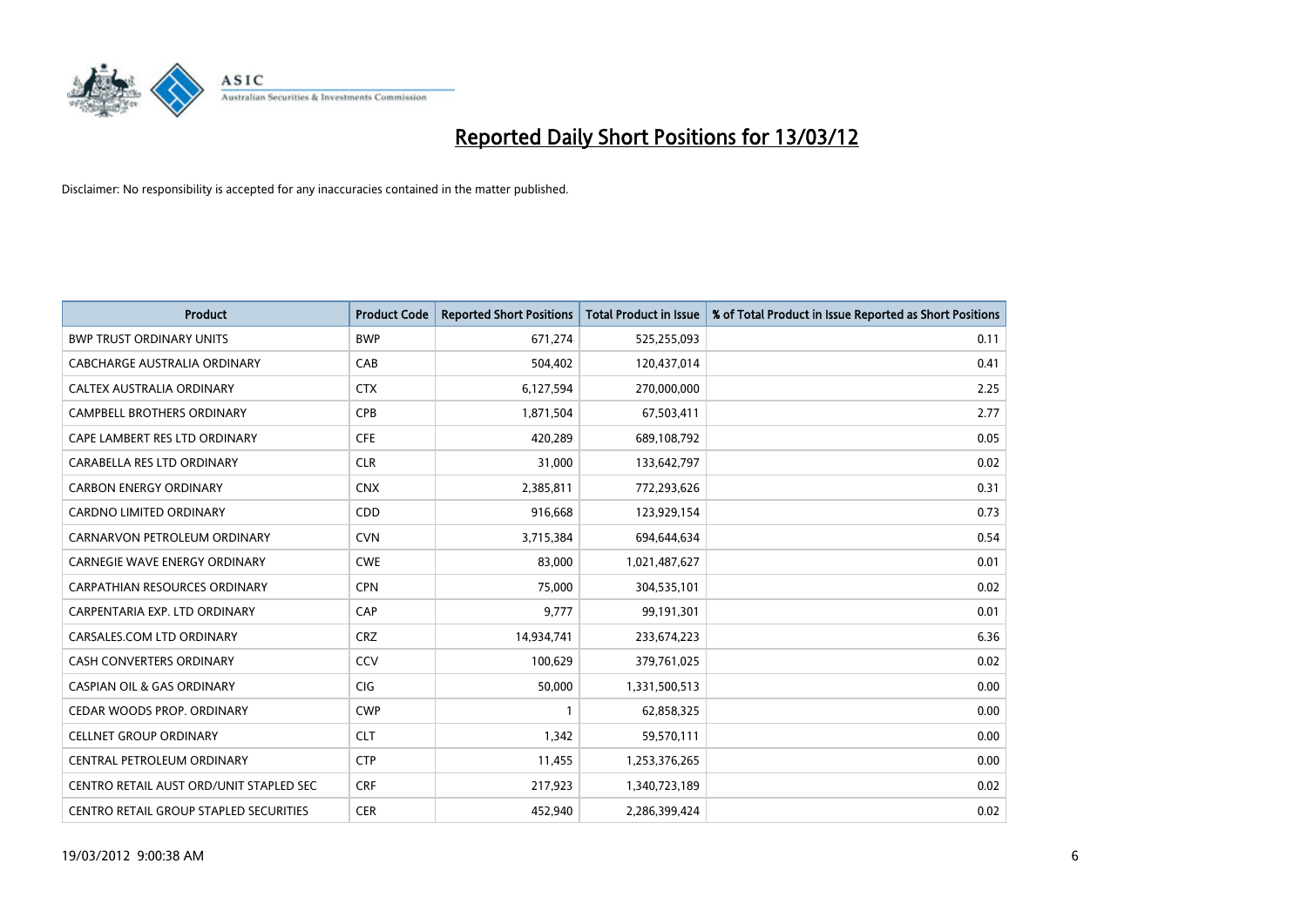

| <b>Product</b>                          | <b>Product Code</b> | <b>Reported Short Positions</b> | <b>Total Product in Issue</b> | % of Total Product in Issue Reported as Short Positions |
|-----------------------------------------|---------------------|---------------------------------|-------------------------------|---------------------------------------------------------|
| <b>CERAMIC FUEL CELLS ORDINARY</b>      | <b>CFU</b>          | 445,152                         | 1,366,298,863                 | 0.04                                                    |
| CERRO RESOURCES NL ORDINARY             | CJO                 | 1,624                           | 748,768,606                   | 0.00                                                    |
| <b>CFS RETAIL PROPERTY UNITS</b>        | <b>CFX</b>          | 69,714,254                      | 2,839,591,911                 | 2.45                                                    |
| CGA MINING LIMITED ORDINARY             | <b>CGX</b>          | 104,384                         | 334,725,726                   | 0.03                                                    |
| CHALLENGER DIV.PRO. STAPLED UNITS       | <b>CDI</b>          | 86,029                          | 883,903,667                   | 0.00                                                    |
| CHALLENGER INFRAST. STAPLED UNITS       | <b>CIF</b>          | 604,313                         | 316,223,785                   | 0.18                                                    |
| <b>CHALLENGER LIMITED ORDINARY</b>      | <b>CGF</b>          | 4,536,829                       | 552,169,544                   | 0.82                                                    |
| CHANDLER MACLEOD LTD ORDINARY           | <b>CMG</b>          | 11,970                          | 466,466,720                   | 0.00                                                    |
| CHARTER HALL GROUP STAPLED US PROHIBIT. | <b>CHC</b>          | 309,872                         | 308,092,325                   | 0.08                                                    |
| <b>CHARTER HALL OFFICE UNIT</b>         | CQO                 | 7,261,649                       | 493,319,730                   | 1.46                                                    |
| <b>CHARTER HALL RETAIL UNITS</b>        | <b>CQR</b>          | 1,023,352                       | 299,628,571                   | 0.34                                                    |
| <b>CHORUS LIMITED ORDINARY</b>          | <b>CNU</b>          | 1,525,848                       | 385,082,123                   | 0.40                                                    |
| CITIGOLD CORP LTD ORDINARY              | <b>CTO</b>          | 1,682,665                       | 1,105,078,301                 | 0.15                                                    |
| CLINUVEL PHARMACEUT, ORDINARY           | <b>CUV</b>          | 4,127                           | 30,856,956                    | 0.01                                                    |
| <b>CLOUGH LIMITED ORDINARY</b>          | <b>CLO</b>          | 1,992,754                       | 769,716,269                   | 0.26                                                    |
| <b>CNPR GRP UNITS/ORD STAPLED</b>       | <b>CNP</b>          | 2,537                           | 972,414,514                   | 0.00                                                    |
| COAL OF AFRICA LTD ORDINARY             | <b>CZA</b>          | 195,133                         | 662,484,573                   | 0.03                                                    |
| <b>COALSPUR MINES LTD ORDINARY</b>      | <b>CPL</b>          | 4,939,350                       | 620,659,899                   | 0.77                                                    |
| <b>COBAR CONSOLIDATED ORDINARY</b>      | CCU                 | 182,656                         | 208,868,037                   | 0.08                                                    |
| COCA-COLA AMATIL ORDINARY               | <b>CCL</b>          | 10,757,660                      | 759,567,552                   | 1.40                                                    |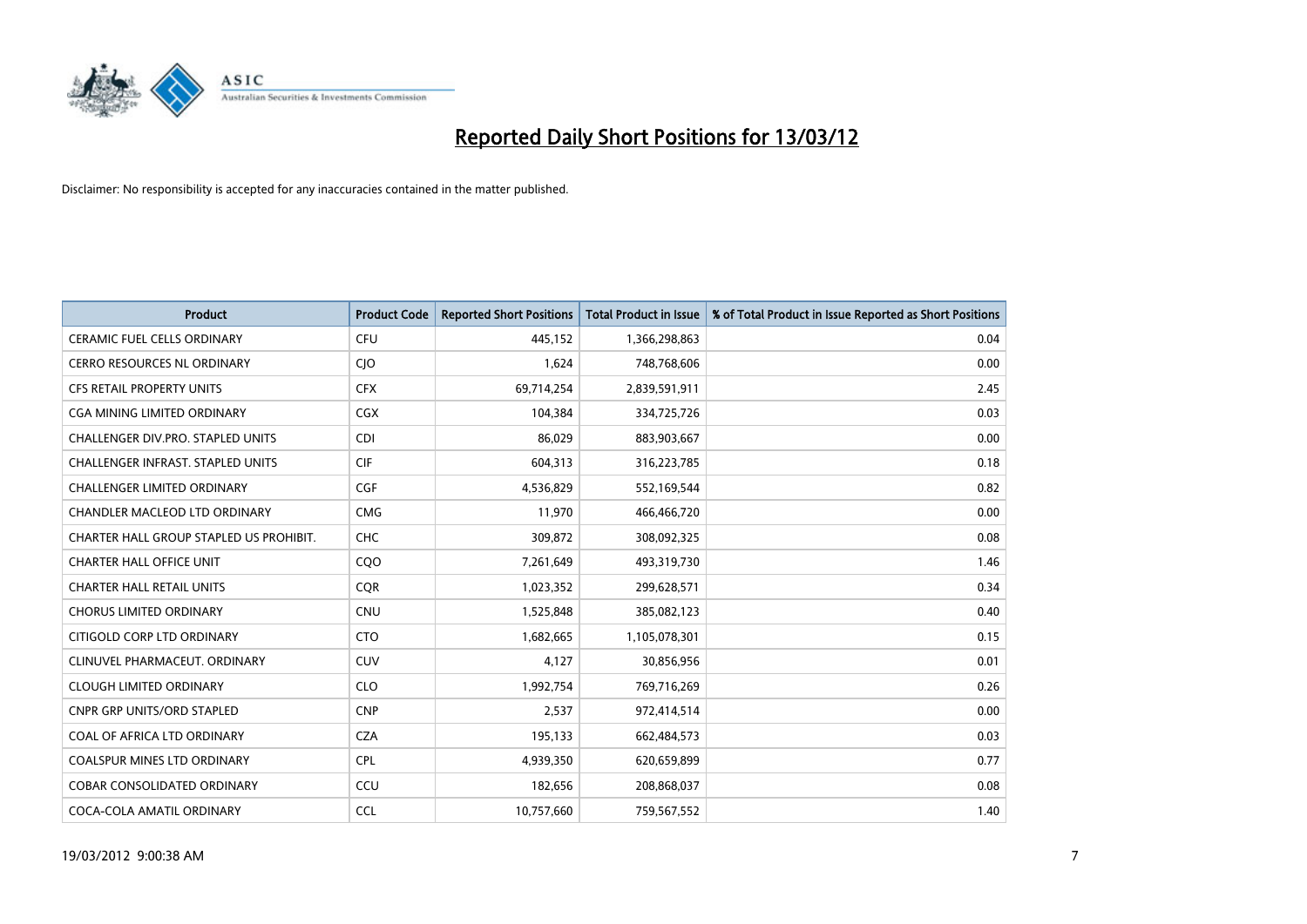

| <b>Product</b>                          | <b>Product Code</b> | <b>Reported Short Positions</b> | <b>Total Product in Issue</b> | % of Total Product in Issue Reported as Short Positions |
|-----------------------------------------|---------------------|---------------------------------|-------------------------------|---------------------------------------------------------|
| <b>COCHLEAR LIMITED ORDINARY</b>        | <b>COH</b>          | 5,228,051                       | 56,929,432                    | 9.16                                                    |
| COCKATOO COAL ORDINARY                  | <b>COK</b>          | 10,207,967                      | 1,016,196,908                 | 0.97                                                    |
| <b>COFFEY INTERNATIONAL ORDINARY</b>    | <b>COF</b>          | 8,963                           | 239,260,027                   | 0.00                                                    |
| <b>COKAL LTD ORDINARY</b>               | <b>CKA</b>          | 267,076                         | 410,786,892                   | 0.07                                                    |
| <b>COLLINS FOODS LTD ORDINARY</b>       | <b>CKF</b>          | 23,670                          | 93,000,003                    | 0.03                                                    |
| COMMONWEALTH BANK, ORDINARY             | <b>CBA</b>          | 31,941,022                      | 1,581,280,593                 | 1.99                                                    |
| <b>COMMONWEALTH PROP ORDINARY UNITS</b> | <b>CPA</b>          | 26,676,451                      | 2,389,601,065                 | 1.09                                                    |
| <b>COMPASS RESOURCES ORDINARY</b>       | <b>CMR</b>          | 63,000                          | 1,403,744,100                 | 0.00                                                    |
| COMPUTERSHARE LTD ORDINARY              | <b>CPU</b>          | 8,824,751                       | 555,664,059                   | 1.58                                                    |
| CONSOLIDATED MEDIA, ORDINARY            | <b>CMI</b>          | 1,105,566                       | 561,834,996                   | 0.19                                                    |
| CONTANGO MICROCAP ORDINARY              | <b>CTN</b>          | 7,500                           | 147,467,406                   | 0.01                                                    |
| CONTINENTAL COAL LTD ORDINARY           | CCC                 | 381,240                         | 421,018,421                   | 0.09                                                    |
| COOPER ENERGY LTD ORDINARY              | <b>COE</b>          | 89,539                          | 292,791,528                   | 0.03                                                    |
| <b>COPPER STRIKE LTD ORDINARY</b>       | <b>CSE</b>          | 714                             | 106,844,810                   | 0.00                                                    |
| <b>CORDLIFE LIMITED ORDINARY</b>        | CBB                 | $\mathbf{1}$                    | 150,887,354                   | 0.00                                                    |
| <b>CREDIT CORP GROUP ORDINARY</b>       | <b>CCP</b>          | 4,756                           | 45,571,114                    | 0.01                                                    |
| <b>CROMWELL PROP STAPLED SECURITIES</b> | <b>CMW</b>          | 1,040,692                       | 1,113,187,895                 | 0.09                                                    |
| CROWN LIMITED ORDINARY                  | <b>CWN</b>          | 6,434,544                       | 728,394,185                   | 0.89                                                    |
| <b>CSG LIMITED ORDINARY</b>             | CSV                 | 795,040                         | 282,567,499                   | 0.27                                                    |
| <b>CSL LIMITED ORDINARY</b>             | <b>CSL</b>          | 7,236,653                       | 519,390,450                   | 1.37                                                    |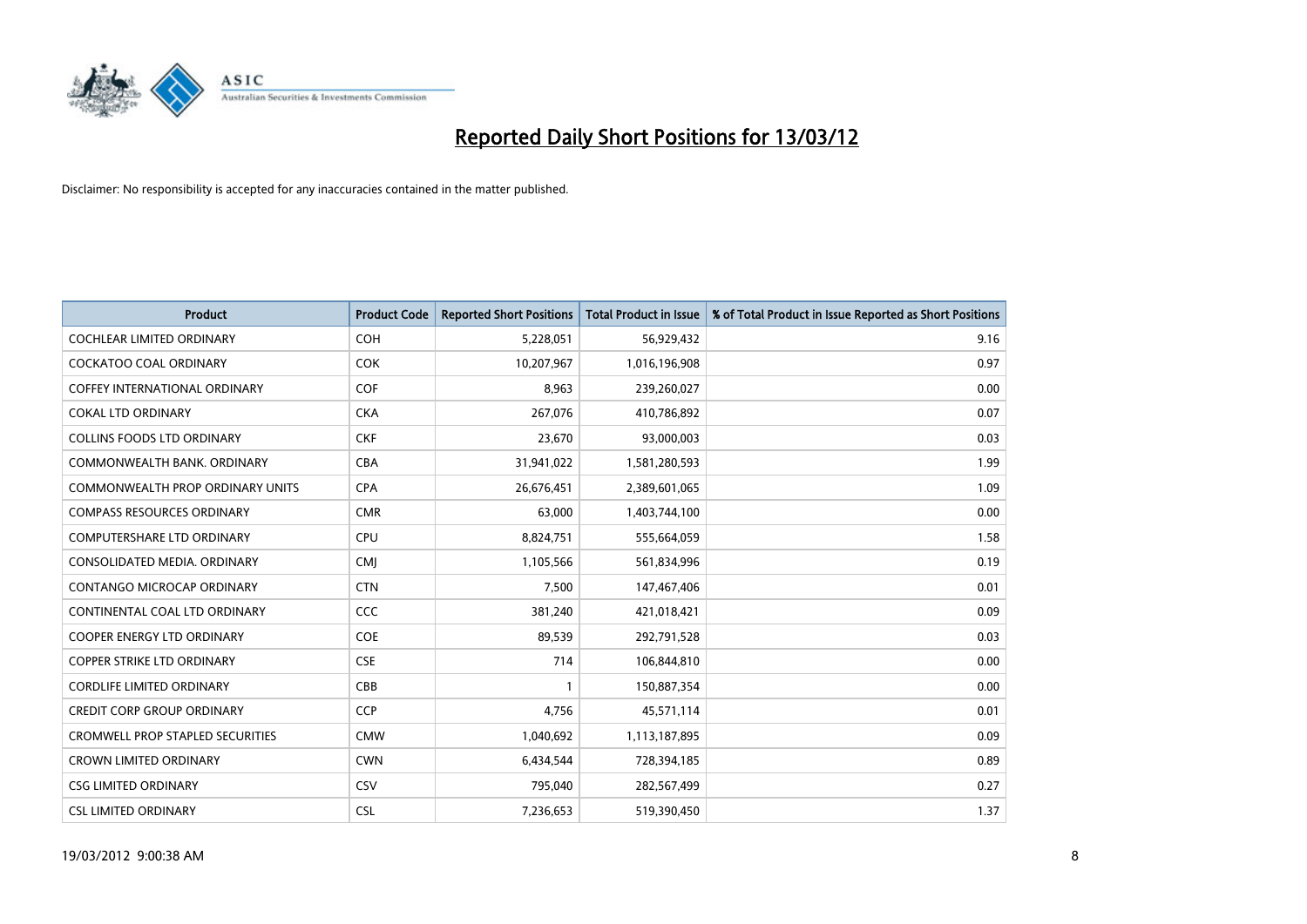

| <b>Product</b>                       | <b>Product Code</b> | <b>Reported Short Positions</b> | <b>Total Product in Issue</b> | % of Total Product in Issue Reported as Short Positions |
|--------------------------------------|---------------------|---------------------------------|-------------------------------|---------------------------------------------------------|
| <b>CSR LIMITED ORDINARY</b>          | <b>CSR</b>          | 25,579,581                      | 506,000,315                   | 5.05                                                    |
| <b>CUDECO LIMITED ORDINARY</b>       | CDU                 | 3,187,919                       | 190,981,398                   | 1.67                                                    |
| <b>CUE ENERGY RESOURCE ORDINARY</b>  | <b>CUE</b>          | 2,750,149                       | 695,153,053                   | 0.40                                                    |
| <b>CUSTOMERS LIMITED ORDINARY</b>    | <b>CUS</b>          | 52,878                          | 134,869,357                   | 0.04                                                    |
| DART ENERGY LTD ORDINARY             | <b>DTE</b>          | 9,435,027                       | 736,141,536                   | 1.28                                                    |
| DAVID JONES LIMITED ORDINARY         | <b>DJS</b>          | 52,963,906                      | 524,940,325                   | 10.07                                                   |
| <b>DECMIL GROUP LIMITED ORDINARY</b> | <b>DCG</b>          | 77,035                          | 165,692,757                   | 0.04                                                    |
| DEEP YELLOW LIMITED ORDINARY         | <b>DYL</b>          | 35,721                          | 1,128,736,403                 | 0.00                                                    |
| DEVINE LIMITED ORDINARY              | <b>DVN</b>          | 1,011                           | 158,730,556                   | 0.00                                                    |
| DEXUS PROPERTY GROUP STAPLED UNITS   | <b>DXS</b>          | 20,232,224                      | 4,839,024,176                 | 0.41                                                    |
| DISCOVERY METALS LTD ORDINARY        | <b>DML</b>          | 7,697,488                       | 442,128,231                   | 1.74                                                    |
| DOMINO PIZZA ENTERPR ORDINARY        | <b>DMP</b>          | 751,830                         | 69,899,674                    | 1.08                                                    |
| DOWNER EDI LIMITED ORDINARY          | <b>DOW</b>          | 6,444,831                       | 429,100,296                   | 1.51                                                    |
| DRILLSEARCH ENERGY ORDINARY          | <b>DLS</b>          | 1,742                           | 336,799,196                   | 0.00                                                    |
| DUET GROUP STAPLED US PROHIBIT.      | <b>DUE</b>          | 14,374,529                      | 1,109,831,386                 | 1.29                                                    |
| DULUXGROUP LIMITED ORDINARY          | <b>DLX</b>          | 8,478,933                       | 367,456,259                   | 2.31                                                    |
| <b>DWS LTD ORDINARY</b>              | <b>DWS</b>          | 4,000                           | 132,362,763                   | 0.00                                                    |
| DYESOL LIMITED ORDINARY              | <b>DYE</b>          | 27,134                          | 166,547,849                   | 0.02                                                    |
| ECHO ENTERTAINMENT ORDINARY          | <b>EGP</b>          | 51,244,627                      | 688,019,737                   | 7.44                                                    |
| ELDERS LIMITED ORDINARY              | <b>ELD</b>          | 14,740,143                      | 448,598,480                   | 3.30                                                    |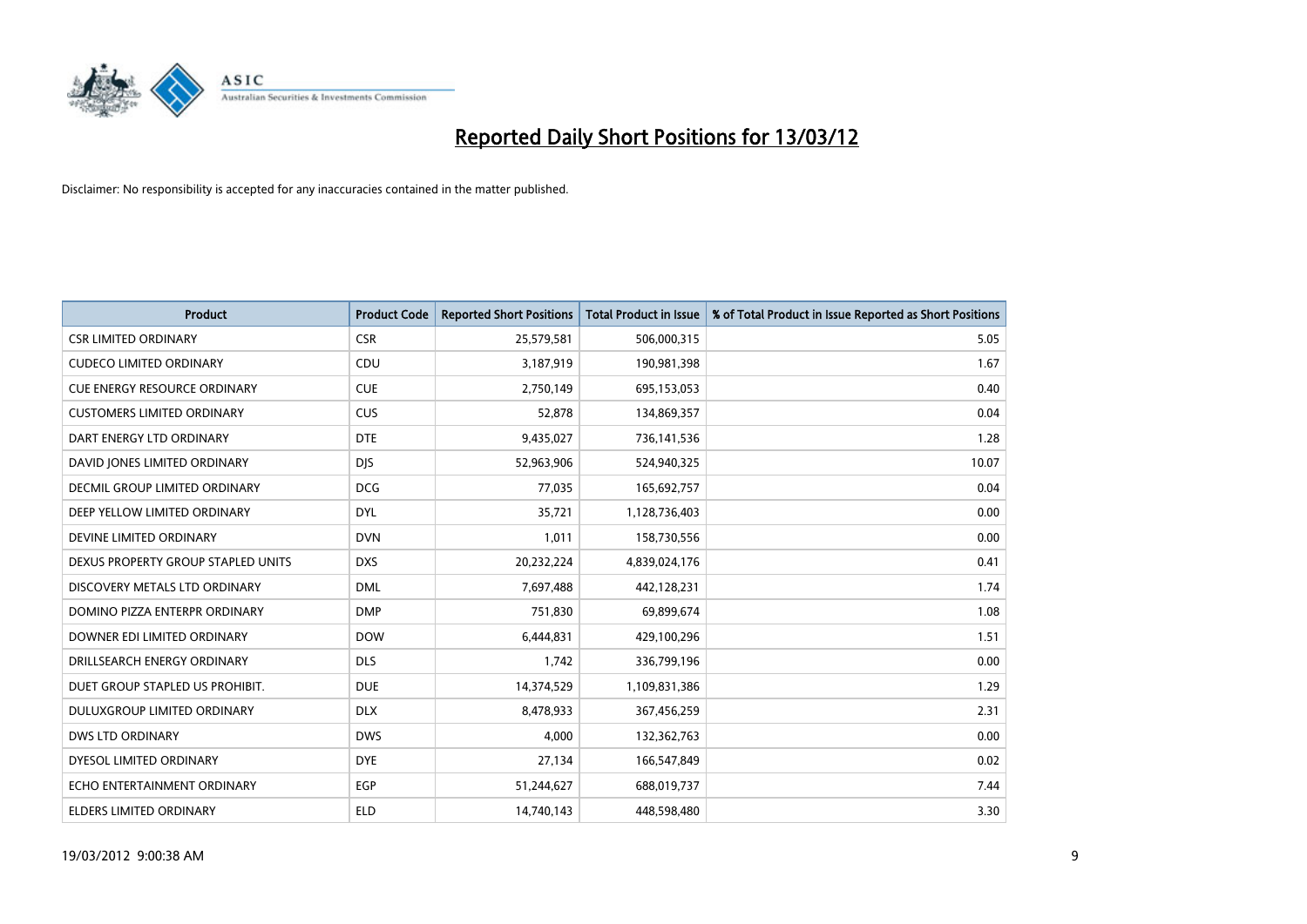

| <b>Product</b>                       | <b>Product Code</b> | <b>Reported Short Positions</b> | <b>Total Product in Issue</b> | % of Total Product in Issue Reported as Short Positions |
|--------------------------------------|---------------------|---------------------------------|-------------------------------|---------------------------------------------------------|
| ELDORADO GOLD CORP CDI 1:1           | EAU                 | 45,754                          | 9,209,510                     | 0.49                                                    |
| ELEMENTAL MINERALS ORDINARY          | <b>ELM</b>          | 236,556                         | 243,614,280                   | 0.09                                                    |
| ELEMENTOS LIMITED ORDINARY           | <b>ELT</b>          | 16                              | 82,383,526                    | 0.00                                                    |
| ELIXIR PETROLEUM LTD ORDINARY        | <b>EXR</b>          | 324,400                         | 217,288,472                   | 0.15                                                    |
| <b>EMECO HOLDINGS ORDINARY</b>       | <b>EHL</b>          | 1,648,001                       | 631,237,586                   | 0.27                                                    |
| <b>ENDEAVOUR MIN CORP CDI 1:1</b>    | <b>EVR</b>          | 126,733                         | 119,067,827                   | 0.09                                                    |
| <b>ENERGY RESOURCES ORDINARY 'A'</b> | <b>ERA</b>          | 5,836,380                       | 517,725,062                   | 1.11                                                    |
| <b>ENERGY WORLD CORPOR, ORDINARY</b> | <b>EWC</b>          | 25,663,881                      | 1,734,166,672                 | 1.46                                                    |
| <b>ENTEK ENERGY LTD ORDINARY</b>     | <b>ETE</b>          | 489,903                         | 510,657,387                   | 0.10                                                    |
| <b>ENTELLECT LIMITED ORDINARY</b>    | <b>ESN</b>          | 464,050                         | 985,337,932                   | 0.05                                                    |
| <b>ENVESTRA LIMITED ORDINARY</b>     | <b>ENV</b>          | 1,501,051                       | 1,547,890,032                 | 0.09                                                    |
| EQUATORIAL RES LTD ORDINARY          | EQX                 | 18,698                          | 114,748,553                   | 0.02                                                    |
| <b>EUROZ LIMITED ORDINARY</b>        | EZL                 | 15,266                          | 143,606,882                   | 0.01                                                    |
| EVOLUTION MINING LTD ORDINARY        | <b>EVN</b>          | 828,782                         | 707,105,713                   | 0.11                                                    |
| <b>EXCO RESOURCES LTD ORDINARY</b>   | <b>EXS</b>          | 105,560                         | 356,044,187                   | 0.03                                                    |
| EXOMA ENERGY LIMITED ORDINARY        | EXE                 | 281,678                         | 417,357,759                   | 0.07                                                    |
| EXTRACT RESOURCES ORDINARY           | EXT                 | 2,306,193                       | 252,220,823                   | 0.92                                                    |
| FAIRFAX MEDIA LTD ORDINARY           | <b>FXJ</b>          | 262,136,108                     | 2,351,955,725                 | 11.15                                                   |
| <b>FAR LTD ORDINARY</b>              | <b>FAR</b>          | 21,000,000                      | 2,150,080,157                 | 0.98                                                    |
| FINBAR GROUP LIMITED ORDINARY        | <b>FRI</b>          | 20,000                          | 213,456,237                   | 0.01                                                    |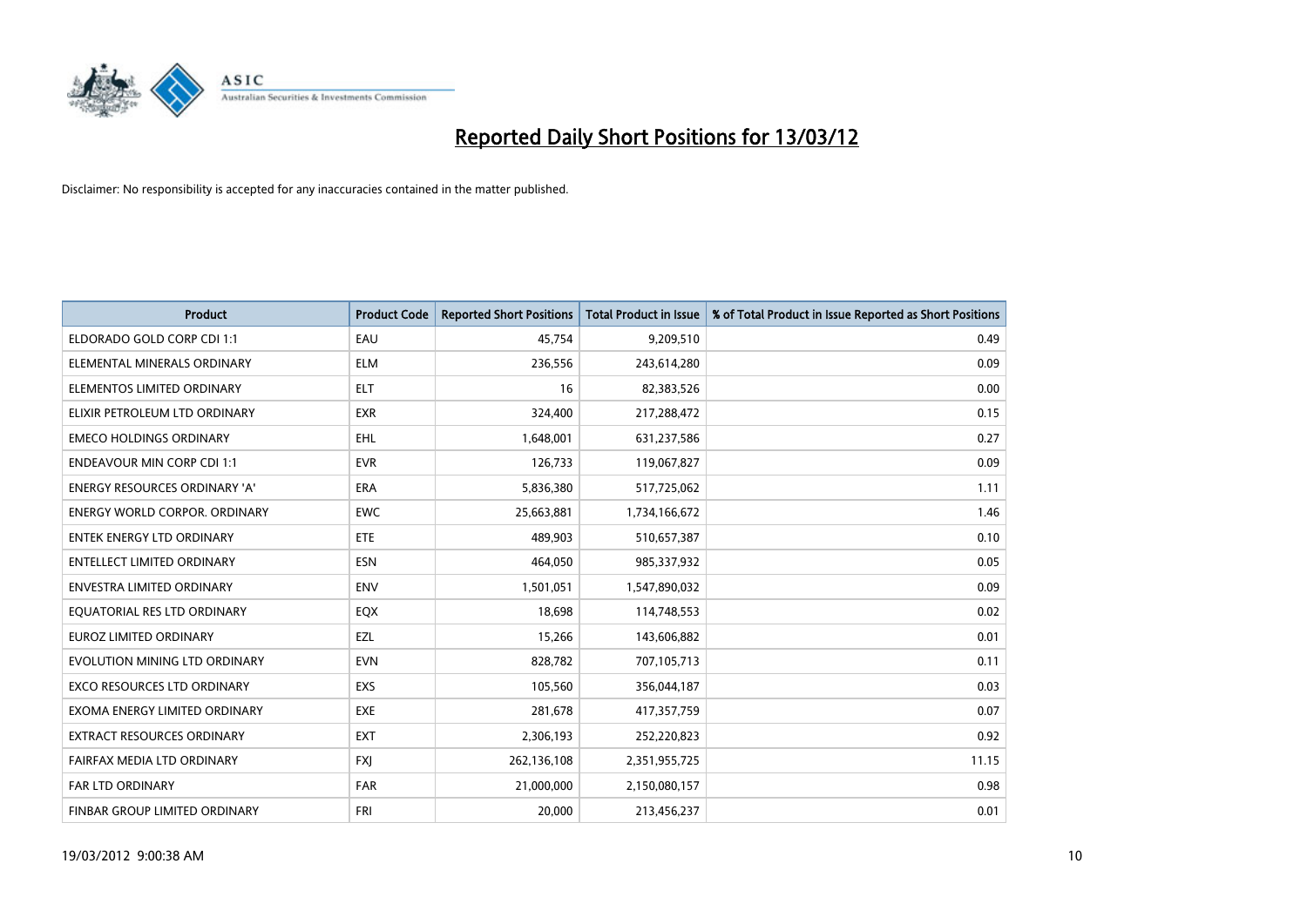

| <b>Product</b>                        | <b>Product Code</b> | <b>Reported Short Positions</b> | <b>Total Product in Issue</b> | % of Total Product in Issue Reported as Short Positions |
|---------------------------------------|---------------------|---------------------------------|-------------------------------|---------------------------------------------------------|
| FISHER & PAYKEL APP. ORDINARY         | <b>FPA</b>          | 18,298                          | 724,235,162                   | 0.00                                                    |
| FISHER & PAYKEL H. ORDINARY           | <b>FPH</b>          | 4,999                           | 530,053,399                   | 0.00                                                    |
| FKP PROPERTY GROUP STAPLED SECURITIES | <b>FKP</b>          | 27,359,294                      | 1,197,968,723                 | 2.28                                                    |
| FLEETWOOD CORP ORDINARY               | <b>FWD</b>          | 271,589                         | 58,918,235                    | 0.45                                                    |
| FLETCHER BUILDING ORDINARY            | <b>FBU</b>          | 11,838,428                      | 680,739,504                   | 1.73                                                    |
| FLEXIGROUP LIMITED ORDINARY           | <b>FXL</b>          | 52,358                          | 279,268,329                   | 0.02                                                    |
| <b>FLIGHT CENTRE ORDINARY</b>         | <b>FLT</b>          | 9,470,628                       | 100,017,679                   | 9.43                                                    |
| FLINDERS MINES LTD ORDINARY           | <b>FMS</b>          | 34,550,374                      | 1,821,300,404                 | 1.90                                                    |
| <b>FOCUS MINERALS LTD ORDINARY</b>    | <b>FML</b>          | 2,025,303                       | 4,320,773,701                 | 0.03                                                    |
| <b>FORGE GROUP LIMITED ORDINARY</b>   | FGE                 | 111,917                         | 83,469,014                    | 0.13                                                    |
| FORTE ENERGY NL ORDINARY              | FTE                 | 2,658,986                       | 695,589,311                   | 0.38                                                    |
| <b>FORTESCUE METALS GRP ORDINARY</b>  | <b>FMG</b>          | 86,465,645                      | 3,113,798,659                 | 2.76                                                    |
| <b>FUNTASTIC LIMITED ORDINARY</b>     | <b>FUN</b>          | 322,528                         | 367,956,819                   | 0.09                                                    |
| <b>G.U.D. HOLDINGS ORDINARY</b>       | GUD                 | 655,602                         | 70,803,455                    | 0.91                                                    |
| <b>GALAXY RESOURCES ORDINARY</b>      | <b>GXY</b>          | 2,822,612                       | 323,327,000                   | 0.86                                                    |
| <b>GEODYNAMICS LIMITED ORDINARY</b>   | GDY                 | 35,073                          | 406,452,608                   | 0.01                                                    |
| <b>GINDALBIE METALS LTD ORDINARY</b>  | GBG                 | 31,440,556                      | 1,247,487,454                 | 2.51                                                    |
| <b>GLOBAL MINING ORDINARY</b>         | GMI                 | 8,951                           | 181,898,994                   | 0.00                                                    |
| <b>GLOUCESTER COAL ORDINARY</b>       | GCL                 | 886,903                         | 202,905,967                   | 0.44                                                    |
| <b>GME RESOURCES LTD ORDINARY</b>     | <b>GME</b>          | 800                             | 322,635,902                   | 0.00                                                    |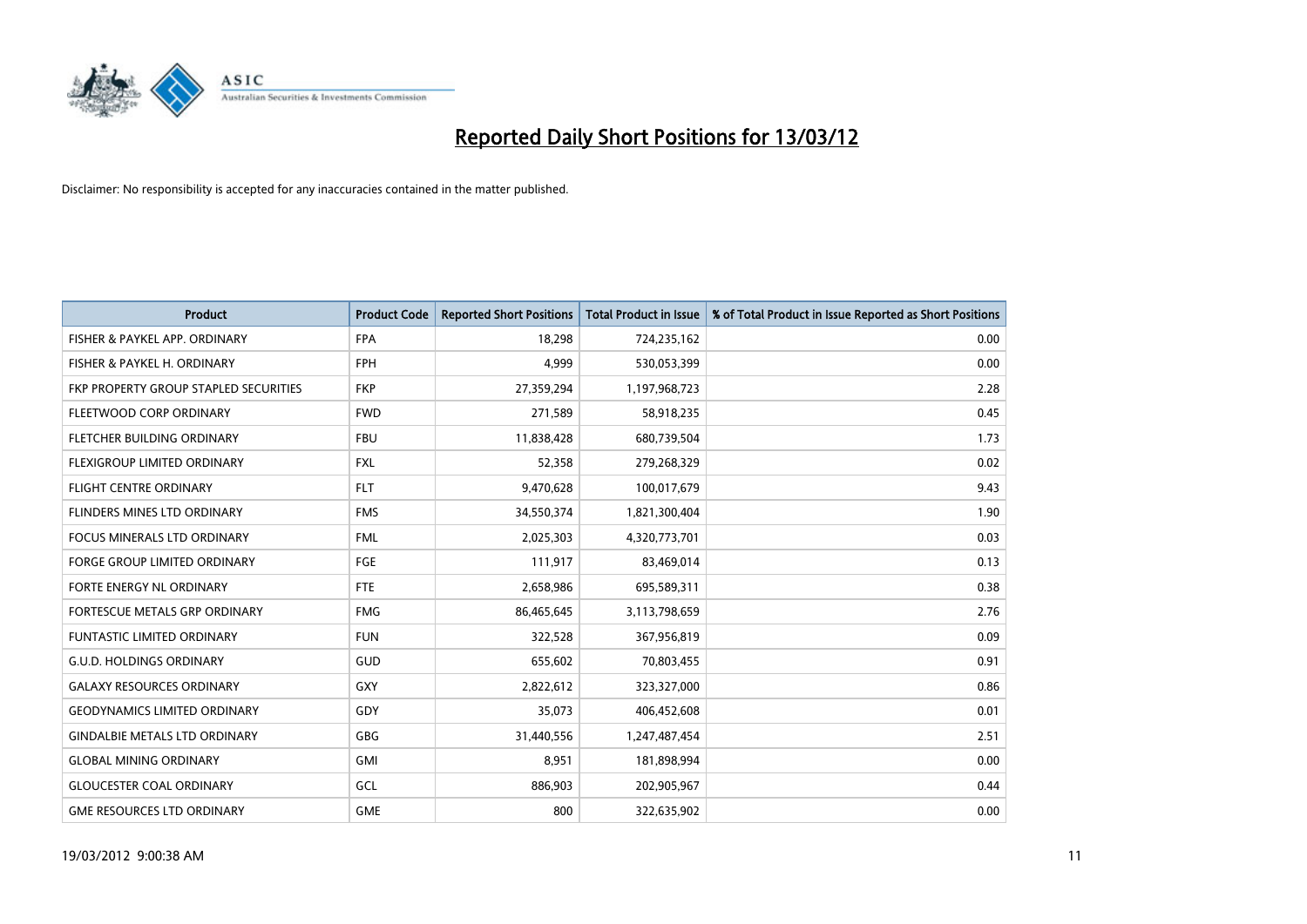

| <b>Product</b>                                   | <b>Product Code</b> | <b>Reported Short Positions</b> | <b>Total Product in Issue</b> | % of Total Product in Issue Reported as Short Positions |
|--------------------------------------------------|---------------------|---------------------------------|-------------------------------|---------------------------------------------------------|
| <b>GOLD ROAD RES LTD ORDINARY</b>                | <b>GOR</b>          | 278,742                         | 389,950,665                   | 0.07                                                    |
| <b>GOLDEN WEST RESOURCE ORDINARY</b>             | <b>GWR</b>          | 1,617                           | 192,142,447                   | 0.00                                                    |
| <b>GOODMAN FIELDER, ORDINARY</b>                 | GFF                 | 52,786,392                      | 1,955,559,207                 | 2.70                                                    |
| <b>GOODMAN GROUP STAPLED US PROHIBIT.</b>        | <b>GMG</b>          | 58,099,845                      | 7,735,816,741                 | 0.74                                                    |
| <b>GPT GROUP STAPLED SEC.</b>                    | GPT                 | 21,090,054                      | 1,809,449,764                 | 1.15                                                    |
| <b>GRAINCORP LIMITED A CLASS ORDINARY</b>        | <b>GNC</b>          | 836,857                         | 198,318,900                   | 0.42                                                    |
| <b>GRANGE RESOURCES, ORDINARY</b>                | GRR                 | 119,242                         | 1,154,359,727                 | 0.00                                                    |
| <b>GREENCAP LIMITED ORDINARY</b>                 | GCG                 | $\mathbf{1}$                    | 263,879,446                   | 0.00                                                    |
| <b>GREENLAND MIN EN LTD ORDINARY</b>             | GGG                 | 3,372,245                       | 416,390,488                   | 0.80                                                    |
| <b>GROWTHPOINT PROPERTY ORD/UNIT STAPLED SEC</b> | GOZ                 | 119,999                         | 291,904,374                   | 0.04                                                    |
| <b>GRYPHON MINERALS LTD ORDINARY</b>             | GRY                 | 2,668,300                       | 348,164,983                   | 0.77                                                    |
| <b>GUILDFORD COAL LTD ORDINARY</b>               | <b>GUF</b>          | 2,560,580                       | 239,649,486                   | 1.06                                                    |
| <b>GUINNESS PEAT GROUP. CDI 1:1</b>              | <b>GPG</b>          | 23,054                          | 276,950,593                   | 0.01                                                    |
| <b>GUIARAT NRE COAL LTD ORDINARY</b>             | <b>GNM</b>          | 5,000                           | 993,137,858                   | 0.00                                                    |
| <b>GUNNS LIMITED FORESTS</b>                     | <b>GNSPA</b>        | 31                              | 1,200,000                     | 0.00                                                    |
| <b>GUNNS LIMITED ORDINARY</b>                    | <b>GNS</b>          | 62,413,343                      | 848,401,559                   | 7.34                                                    |
| <b>GWA GROUP LTD ORDINARY</b>                    | GWA                 | 11,430,781                      | 301,525,014                   | 3.80                                                    |
| <b>HARVEY NORMAN ORDINARY</b>                    | <b>HVN</b>          | 72,641,318                      | 1,062,316,784                 | 6.84                                                    |
| HASTIE GROUP LIMITED ORDINARY                    | <b>HST</b>          | 391,147                         | 137,353,504                   | 0.28                                                    |
| HASTINGS DIVERSIFIED STAPLED SECURITY            | <b>HDF</b>          | 1,210,418                       | 530,001,072                   | 0.22                                                    |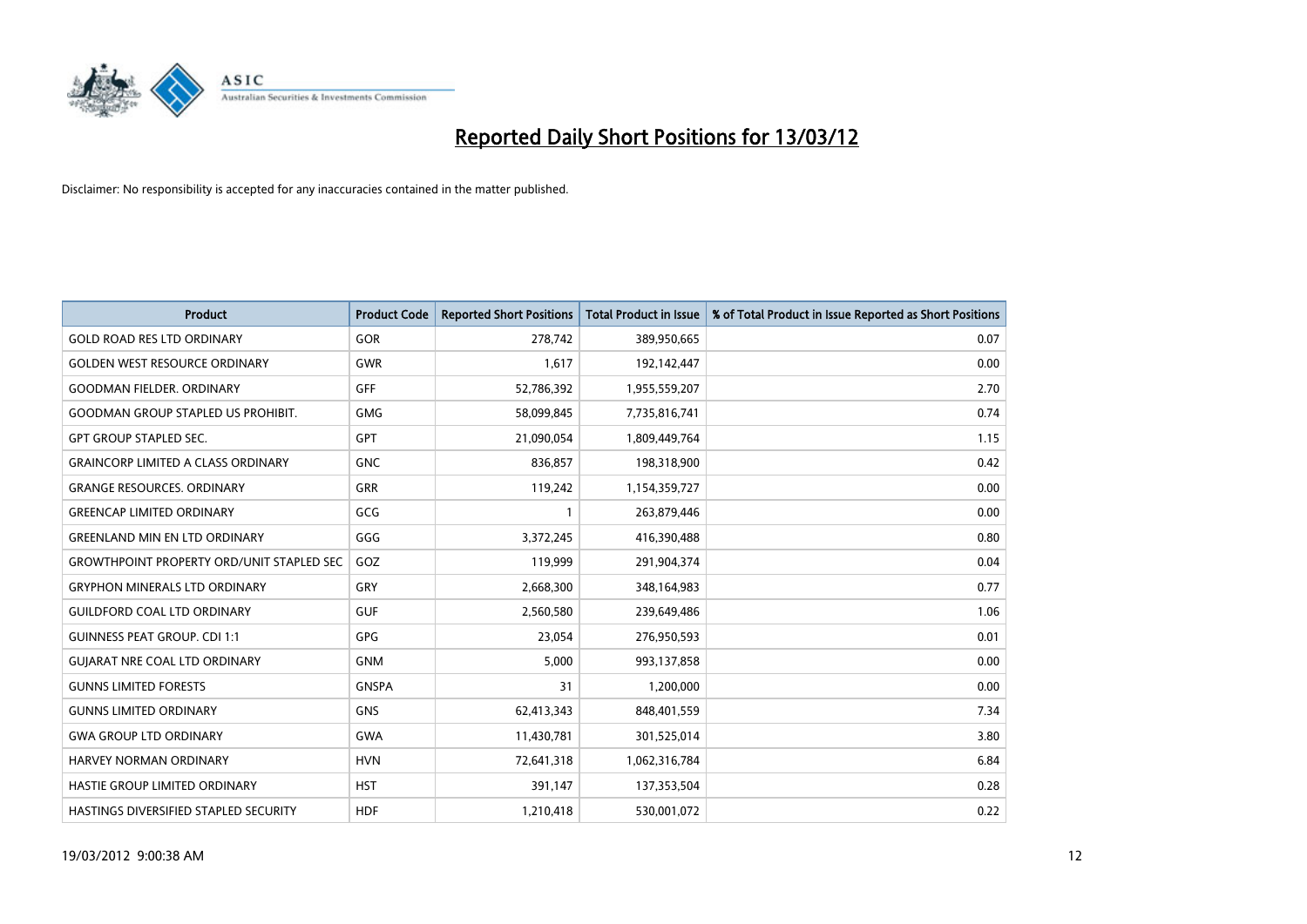

| Product                                  | <b>Product Code</b> | <b>Reported Short Positions</b> | <b>Total Product in Issue</b> | % of Total Product in Issue Reported as Short Positions |
|------------------------------------------|---------------------|---------------------------------|-------------------------------|---------------------------------------------------------|
| <b>HAVILAH RESOURCES NL ORDINARY</b>     | <b>HAV</b>          | 75,177                          | 101,311,223                   | 0.07                                                    |
| HEARTWARE INT INC CDI 35:1               | <b>HIN</b>          | 261,065                         | 43,772,855                    | 0.60                                                    |
| <b>HENDERSON GROUP CDI 1:1</b>           | <b>HGG</b>          | 17,437,887                      | 653,764,818                   | 2.66                                                    |
| HFA HOLDINGS LIMITED ORDINARY            | <b>HFA</b>          | 8,273                           | 117,332,831                   | 0.00                                                    |
| <b>HIGHLANDS PACIFIC ORDINARY</b>        | <b>HIG</b>          | 2,623,147                       | 686,202,481                   | 0.38                                                    |
| HILLGROVE RES LTD ORDINARY               | <b>HGO</b>          | 9,439,852                       | 793,698,575                   | 1.18                                                    |
| HILLS HOLDINGS LTD ORDINARY              | <b>HIL</b>          | 3,589,578                       | 246,349,244                   | 1.44                                                    |
| HORIZON OIL LIMITED ORDINARY             | <b>HZN</b>          | 21,530,210                      | 1,130,811,515                 | 1.89                                                    |
| <b>IINET LIMITED ORDINARY</b>            | <b>IIN</b>          | 140,827                         | 160,968,847                   | 0.09                                                    |
| <b>ILUKA RESOURCES ORDINARY</b>          | ILU                 | 23,052,563                      | 418,700,517                   | 5.48                                                    |
| <b>IMDEX LIMITED ORDINARY</b>            | <b>IMD</b>          | 1,499,772                       | 205,055,435                   | 0.73                                                    |
| IMF (AUSTRALIA) LTD ORDINARY             | <b>IMF</b>          | 381,277                         | 123,828,193                   | 0.30                                                    |
| <b>IMX RESOURCES LTD ORDINARY</b>        | <b>IXR</b>          | 20,000                          | 262,612,803                   | 0.01                                                    |
| <b>INCITEC PIVOT ORDINARY</b>            | IPL                 | 4,552,081                       | 1,628,730,107                 | 0.28                                                    |
| <b>INDEPENDENCE GROUP ORDINARY</b>       | <b>IGO</b>          | 6,535,329                       | 232,882,535                   | 2.79                                                    |
| INDOPHIL RESOURCES ORDINARY              | <b>IRN</b>          | 1,424,327                       | 1,203,146,194                 | 0.10                                                    |
| INDUSTREA LIMITED ORDINARY               | IDL                 | 2,124,920                       | 368,992,435                   | 0.56                                                    |
| <b>INFIGEN ENERGY STAPLED SECURITIES</b> | <b>IFN</b>          | 6,120,435                       | 762,265,972                   | 0.81                                                    |
| ING RE COM GROUP STAPLED SECURITIES      | ILF.                | 3,583                           | 441,029,194                   | 0.00                                                    |
| INSURANCE AUSTRALIA ORDINARY             | IAG                 | 11,835,152                      | 2,079,034,021                 | 0.54                                                    |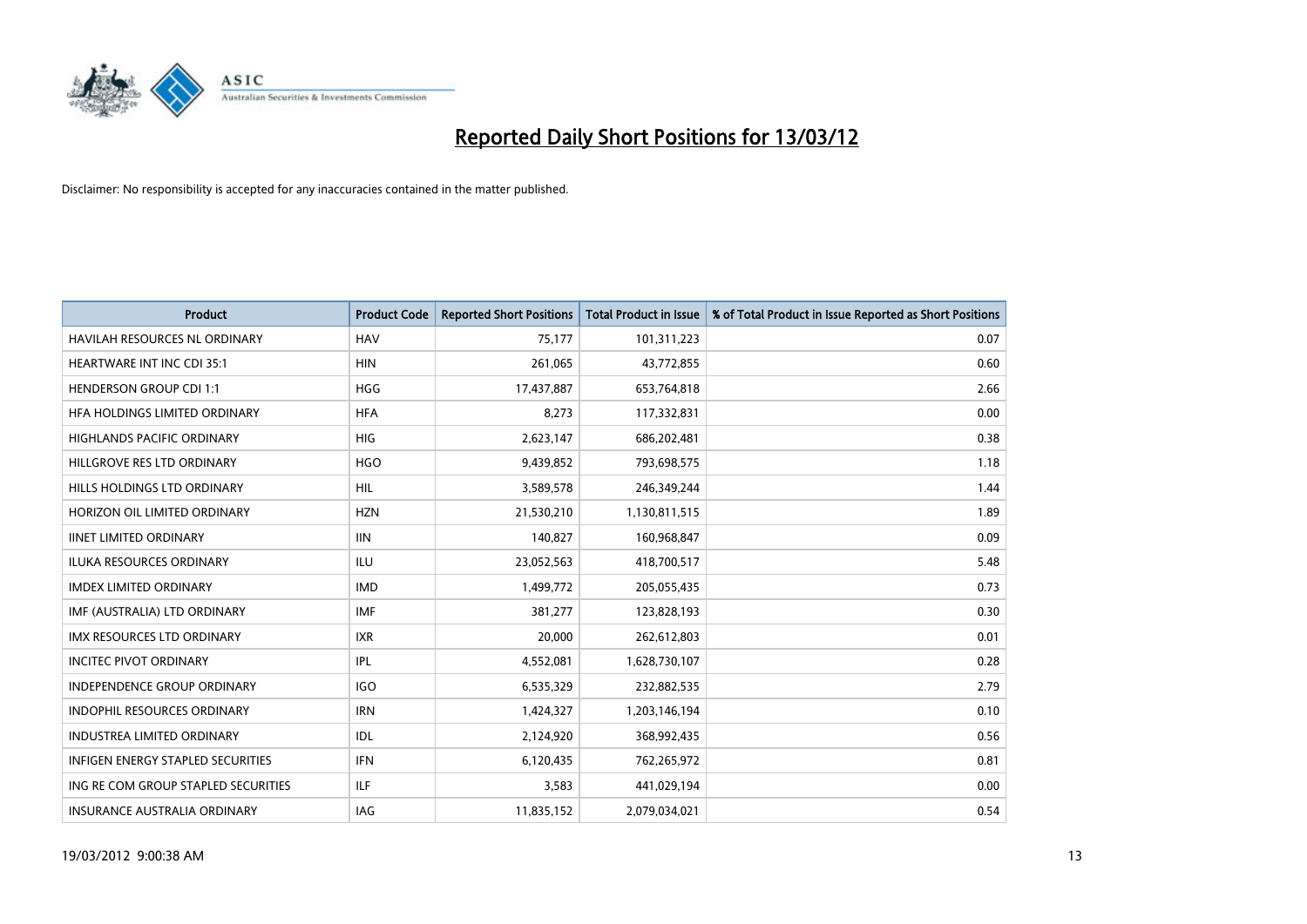

| <b>Product</b>                                | <b>Product Code</b> | <b>Reported Short Positions</b> | <b>Total Product in Issue</b> | % of Total Product in Issue Reported as Short Positions |
|-----------------------------------------------|---------------------|---------------------------------|-------------------------------|---------------------------------------------------------|
| INTEGRA MINING LTD, ORDINARY                  | <b>IGR</b>          | 7,546,243                       | 846,293,881                   | 0.88                                                    |
| <b>INTREPID MINES ORDINARY</b>                | IAU                 | 3,775,869                       | 524,401,963                   | 0.72                                                    |
| <b>INVESTA OFFICE FUND STAPLED SECURITIES</b> | <b>IOF</b>          | 3,181,768                       | 2,657,463,999                 | 0.11                                                    |
| <b>INVOCARE LIMITED ORDINARY</b>              | <b>IVC</b>          | 2,160,521                       | 110,030,298                   | 1.96                                                    |
| <b>ION LIMITED ORDINARY</b>                   | <b>ION</b>          | 164,453                         | 256,365,105                   | 0.06                                                    |
| <b>IOOF HOLDINGS LTD ORDINARY</b>             | IFL                 | 751,311                         | 229,794,395                   | 0.32                                                    |
| <b>IRESS MARKET TECH. ORDINARY</b>            | <b>IRE</b>          | 1,883,029                       | 127,036,010                   | 1.48                                                    |
| <b>IRON ORE HOLDINGS ORDINARY</b>             | <b>IOH</b>          | 74,677                          | 166,137,005                   | 0.04                                                    |
| ISHARES MSCI AUS 200 ISHARES MSCI AUS 200     | <b>IOZ</b>          | 74.060                          | 4,352,373                     | 1.70                                                    |
| ISHARES S&P HIGH DIV ISHARES S&P HIGH DIV     | <b>IHD</b>          | 98,652                          | 2,903,027                     | 3.40                                                    |
| ISHARES SMALL ORDS ISHARES SMALL ORDS         | <b>ISO</b>          | 606,809                         | 5,703,165                     | 10.64                                                   |
| <b>IVANHOE AUSTRALIA ORDINARY</b>             | <b>IVA</b>          | 2,143,189                       | 552,735,295                   | 0.39                                                    |
| <b>JACKA RESOURCES LTD ORDINARY</b>           | <b>JKA</b>          | 1,493,893                       | 175,465,377                   | 0.85                                                    |
| JAMES HARDIE INDUST CHESS DEPOSITARY INT      | <b>JHX</b>          | 18,120,648                      | 436,090,577                   | 4.09                                                    |
| <b>JAMESON RESOURCES ORDINARY</b>             | <b>JAL</b>          | 1,600,000                       | 154,783,676                   | 1.03                                                    |
| <b>JB HI-FI LIMITED ORDINARY</b>              | <b>IBH</b>          | 20,692,605                      | 98,850,643                    | 20.94                                                   |
| <b>JUPITER MINES ORDINARY</b>                 | <b>IMS</b>          | 16,702                          | 1,806,834,044                 | 0.00                                                    |
| <b>KAGARA LTD ORDINARY</b>                    | KZL                 | 13,698,071                      | 798,953,117                   | 1.70                                                    |
| KANGAROO RES LTD ORDINARY                     | <b>KRL</b>          | 149,952                         | 3,434,430,012                 | 0.00                                                    |
| KAROON GAS AUSTRALIA ORDINARY                 | <b>KAR</b>          | 1,822,305                       | 221,420,769                   | 0.81                                                    |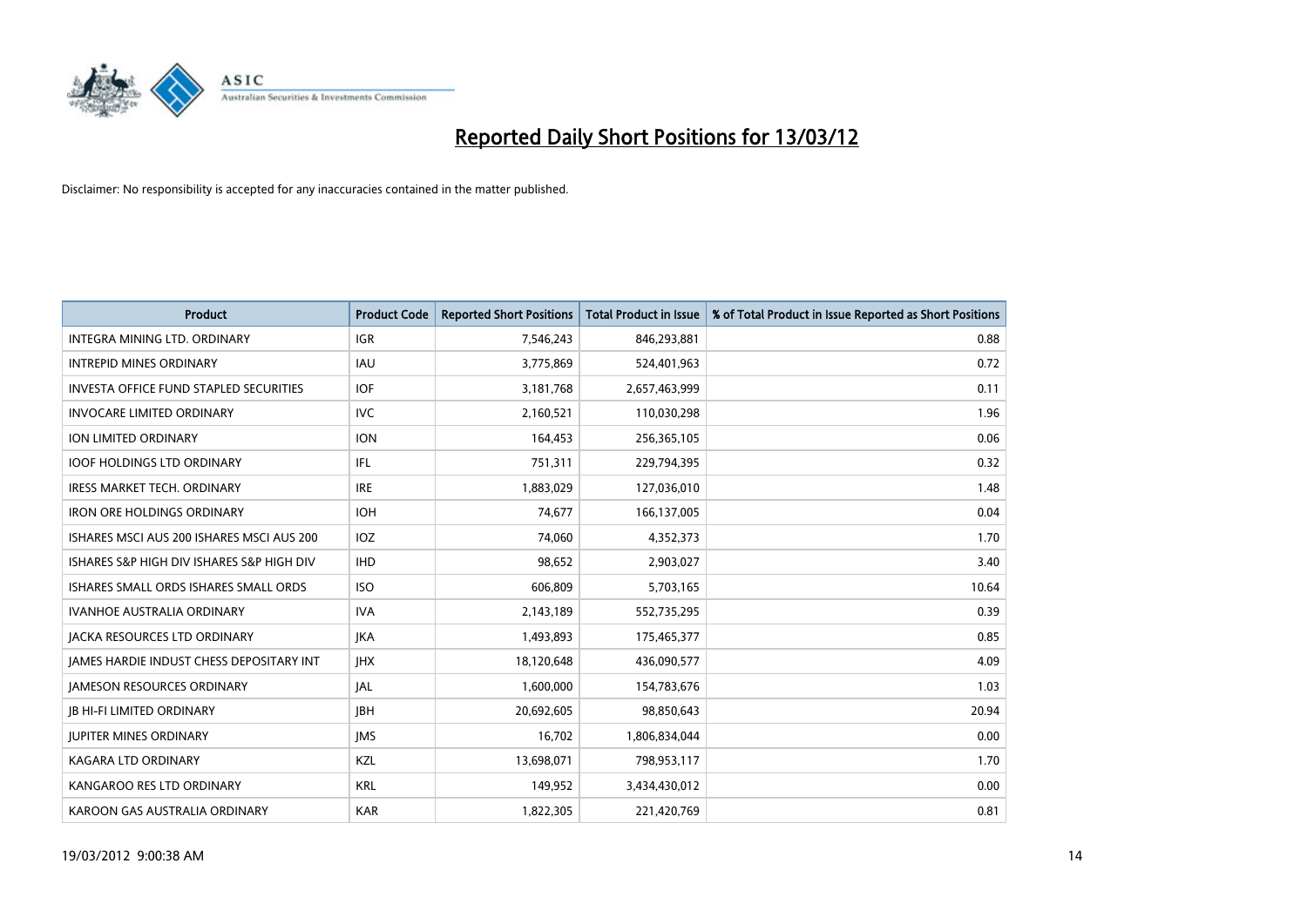

| <b>Product</b>                        | <b>Product Code</b> | <b>Reported Short Positions</b> | <b>Total Product in Issue</b> | % of Total Product in Issue Reported as Short Positions |
|---------------------------------------|---------------------|---------------------------------|-------------------------------|---------------------------------------------------------|
| KATHMANDU HOLD LTD ORDINARY           | <b>KMD</b>          | 1,485,319                       | 200,000,000                   | 0.74                                                    |
| <b>KBL MINING LIMITED ORDINARY</b>    | KBL                 | 1,820                           | 214,798,016                   | 0.00                                                    |
| <b>KENTOR GOLD LIMITED ORDINARY</b>   | KGL                 | 21,970                          | 106,209,874                   | 0.02                                                    |
| <b>KEYBRIDGE CAPITAL ORDINARY</b>     | <b>KBC</b>          | 6,000                           | 172,070,564                   | 0.00                                                    |
| KINGSGATE CONSOLID. ORDINARY          | <b>KCN</b>          | 4,218,615                       | 150,876,565                   | 2.78                                                    |
| KINGSROSE MINING LTD ORDINARY         | <b>KRM</b>          | 292,470                         | 275,728,192                   | 0.09                                                    |
| LEIGHTON HOLDINGS ORDINARY            | LEI                 | 7,168,754                       | 337,087,596                   | 2.06                                                    |
| LEND LEASE GROUP UNIT/ORD STAPLED     | LLC                 | 2,607,758                       | 571,804,090                   | 0.45                                                    |
| LINC ENERGY LTD ORDINARY              | <b>LNC</b>          | 15,125,471                      | 504,487,631                   | 2.98                                                    |
| LIQUEFIED NATURAL ORDINARY            | <b>LNG</b>          | 292,800                         | 267,699,015                   | 0.11                                                    |
| LYCOPODIUM LIMITED ORDINARY           | LYL                 | 3,016                           | 38,655,103                    | 0.01                                                    |
| <b>LYNAS CORPORATION ORDINARY</b>     | <b>LYC</b>          | 151,906,891                     | 1,714,396,913                 | 8.89                                                    |
| M2 TELECOMMUNICATION ORDINARY         | <b>MTU</b>          | 310,494                         | 124,543,385                   | 0.24                                                    |
| <b>MACMAHON HOLDINGS ORDINARY</b>     | MAH                 | 4,343,377                       | 738,631,705                   | 0.59                                                    |
| MACO ATLAS ROADS GRP ORDINARY STAPLED | <b>MQA</b>          | 12,747,532                      | 464,279,594                   | 2.73                                                    |
| MACQUARIE GROUP LTD ORDINARY          | <b>MOG</b>          | 7,293,896                       | 348,584,383                   | 2.07                                                    |
| MANHATTAN CORP LTD ORDINARY           | <b>MHC</b>          | 20,000                          | 93,330,398                    | 0.02                                                    |
| MARENGO MINING ORDINARY               | <b>MGO</b>          | 39,850                          | 1,002,559,863                 | 0.00                                                    |
| <b>MATRIX C &amp; E LTD ORDINARY</b>  | <b>MCE</b>          | 538,402                         | 77,081,507                    | 0.70                                                    |
| MAVERICK DRILLING ORDINARY            | <b>MAD</b>          | 5,603                           | 267,454,286                   | 0.00                                                    |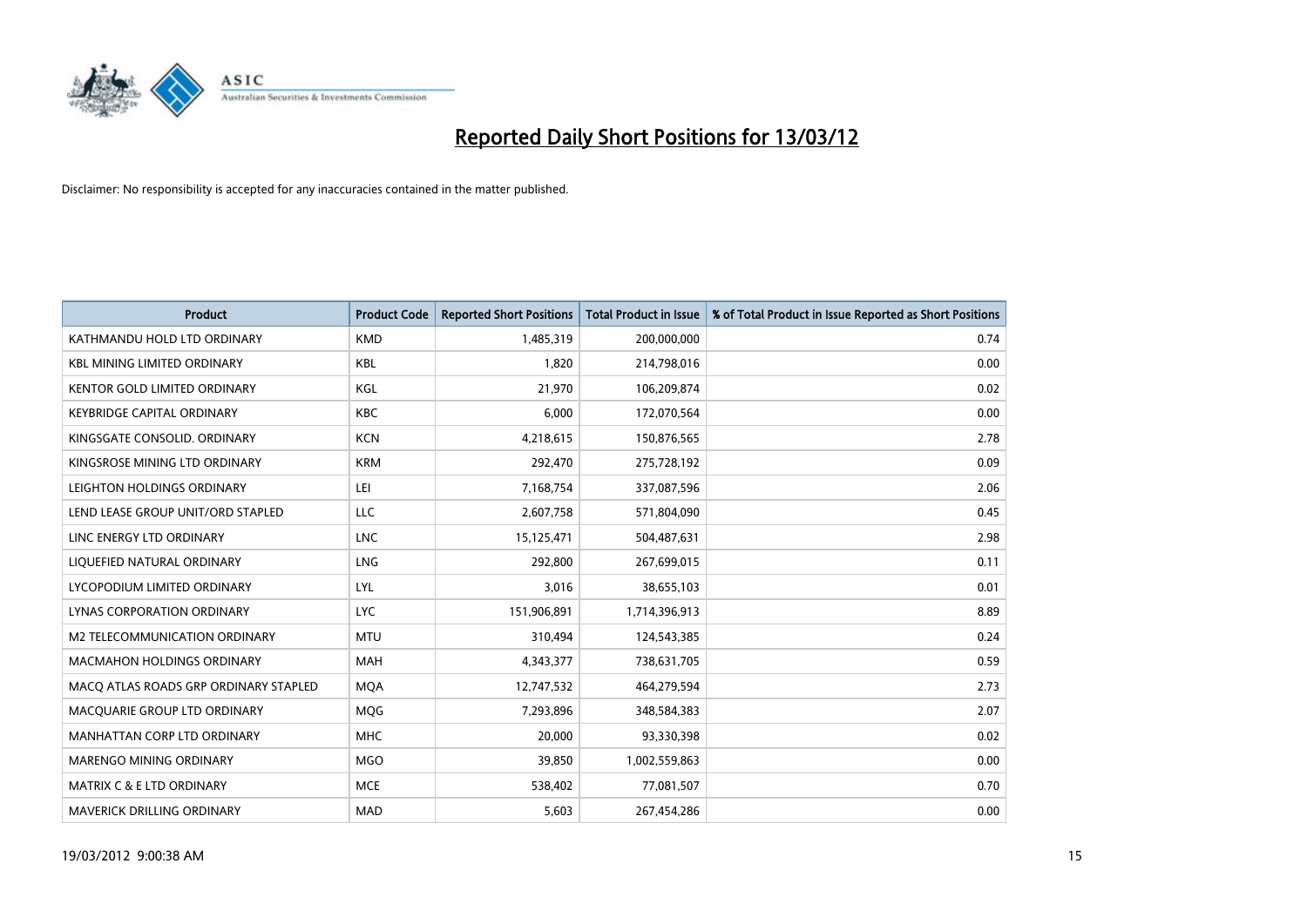

| <b>Product</b>                  | <b>Product Code</b> | <b>Reported Short Positions</b> | <b>Total Product in Issue</b> | % of Total Product in Issue Reported as Short Positions |
|---------------------------------|---------------------|---------------------------------|-------------------------------|---------------------------------------------------------|
| MCMILLAN SHAKESPEARE ORDINARY   | <b>MMS</b>          | 350,136                         | 72,930,264                    | 0.48                                                    |
| MCPHERSON'S LTD ORDINARY        | <b>MCP</b>          | 14,050                          | 72,401,758                    | 0.02                                                    |
| MEDUSA MINING LTD ORDINARY      | <b>MML</b>          | 3,042,879                       | 188,903,911                   | 1.60                                                    |
| MELBOURNE IT LIMITED ORDINARY   | <b>MLB</b>          | 150,577                         | 81,352,178                    | 0.18                                                    |
| MEO AUSTRALIA LTD ORDINARY      | <b>MEO</b>          | 5,690,290                       | 539,913,260                   | 1.06                                                    |
| <b>MERMAID MARINE ORDINARY</b>  | <b>MRM</b>          | 967,608                         | 217,991,983                   | 0.44                                                    |
| MESOBLAST LIMITED ORDINARY      | <b>MSB</b>          | 13,274,864                      | 284,478,361                   | 4.69                                                    |
| METALS X LIMITED ORDINARY       | <b>MLX</b>          | 652,303                         | 1,320,540,009                 | 0.06                                                    |
| METCASH LIMITED ORDINARY        | <b>MTS</b>          | 36,194,023                      | 771,345,864                   | 4.65                                                    |
| METGASCO LIMITED ORDINARY       | <b>MEL</b>          | 341,837                         | 338,592,672                   | 0.10                                                    |
| METMINCO LIMITED ORDINARY       | <b>MNC</b>          | 1,364,711                       | 1,749,541,573                 | 0.07                                                    |
| MHM METALS LIMITED ORDINARY     | <b>MHM</b>          | 84,167                          | 104,145,268                   | 0.08                                                    |
| MICLYN EXP OFFSHR ORDINARY      | <b>MIO</b>          | 78,239                          | 278,515,705                   | 0.02                                                    |
| MINCOR RESOURCES NL ORDINARY    | <b>MCR</b>          | 1,631,367                       | 194,749,889                   | 0.82                                                    |
| MINERAL DEPOSITS ORDINARY       | <b>MDL</b>          | 217,610                         | 83,538,786                    | 0.27                                                    |
| MINERAL RESOURCES, ORDINARY     | <b>MIN</b>          | 622,859                         | 184,706,489                   | 0.33                                                    |
| MIRABELA NICKEL LTD ORDINARY    | <b>MBN</b>          | 11,550,055                      | 492,516,163                   | 2.36                                                    |
| MIRVAC GROUP STAPLED SECURITIES | <b>MGR</b>          | 9,934,217                       | 3,416,996,915                 | 0.25                                                    |
| MOLOPO ENERGY LTD ORDINARY      | <b>MPO</b>          | 645,055                         | 245,579,810                   | 0.25                                                    |
| MOLY MINES LIMITED ORDINARY     | <b>MOL</b>          | 51,734                          | 384,893,989                   | 0.01                                                    |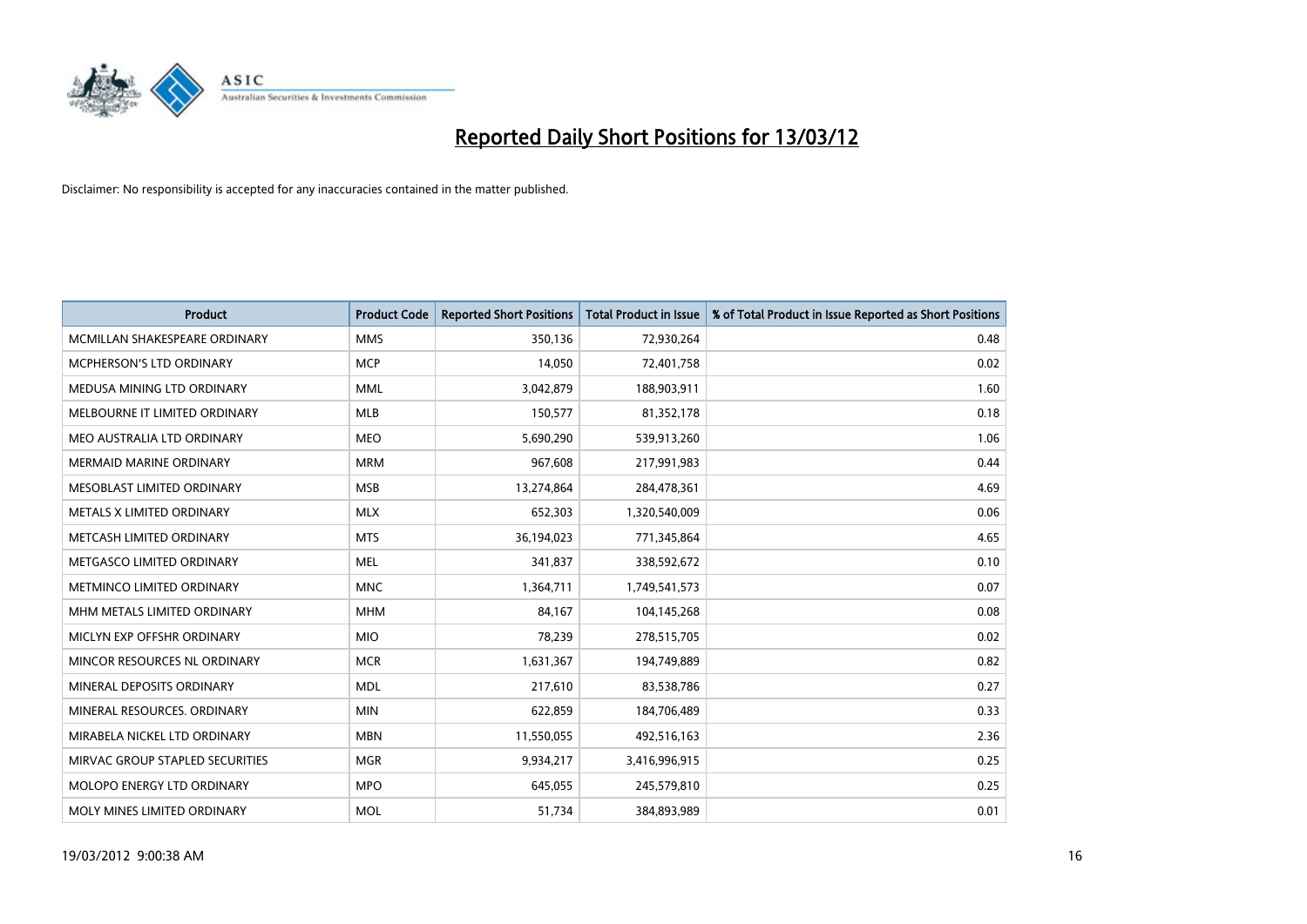

| <b>Product</b>                     | <b>Product Code</b> | <b>Reported Short Positions</b> | <b>Total Product in Issue</b> | % of Total Product in Issue Reported as Short Positions |
|------------------------------------|---------------------|---------------------------------|-------------------------------|---------------------------------------------------------|
| <b>MONADELPHOUS GROUP ORDINARY</b> | <b>MND</b>          | 1,655,591                       | 88,674,327                    | 1.87                                                    |
| MORTGAGE CHOICE LTD ORDINARY       | MOC                 | 2,248,774                       | 120,319,572                   | 1.87                                                    |
| <b>MOUNT GIBSON IRON ORDINARY</b>  | <b>MGX</b>          | 7,051,394                       | 1,082,570,693                 | 0.64                                                    |
| MULTIPLEX SITES SITES              | <b>MXUPA</b>        | 11                              | 4,500,000                     | 0.00                                                    |
| MURCHISON METALS LTD ORDINARY      | <b>MMX</b>          | 5,234,843                       | 449,867,777                   | 1.16                                                    |
| MYER HOLDINGS LTD ORDINARY         | <b>MYR</b>          | 58,546,325                      | 583,384,551                   | 10.02                                                   |
| <b>MYSTATE LIMITED ORDINARY</b>    | <b>MYS</b>          | 1,400                           | 86,963,862                    | 0.00                                                    |
| NATIONAL AUST, BANK ORDINARY       | <b>NAB</b>          | 14,709,220                      | 2,239,201,841                 | 0.60                                                    |
| NATURAL FUEL LIMITED ORDINARY      | <b>NFL</b>          | $\mathbf{1}$                    | 1,121,912                     | 0.00                                                    |
| NAVIGATOR RESOURCES ORDINARY       | <b>NAV</b>          | 500                             | 2,222,216,576                 | 0.00                                                    |
| NAVITAS LIMITED ORDINARY           | <b>NVT</b>          | 8,045,545                       | 375,318,628                   | 2.12                                                    |
| NEON ENERGY LIMITED ORDINARY       | <b>NEN</b>          | 224,864                         | 436,414,518                   | 0.05                                                    |
| NEPTUNE MARINE ORDINARY            | <b>NMS</b>          | 182,253                         | 1,748,545,632                 | 0.01                                                    |
| NEW HOPE CORPORATION ORDINARY      | <b>NHC</b>          | 586,150                         | 830,411,534                   | 0.06                                                    |
| NEWCREST MINING ORDINARY           | <b>NCM</b>          | 3,045,649                       | 764,960,000                   | 0.36                                                    |
| NEWS CORP A NON-VOTING CDI         | <b>NWSLV</b>        | 2,141,225                       | 1,665,097,873                 | 0.12                                                    |
| NEWS CORP B VOTING CDI             | <b>NWS</b>          | 3,368,331                       | 798,520,953                   | 0.41                                                    |
| NEXBIS LIMITED ORDINARY            | <b>NBS</b>          | 63,733                          | 798,356,704                   | 0.01                                                    |
| NEXTDC LIMITED ORDINARY            | <b>NXT</b>          | 14,347                          | 123,533,558                   | 0.01                                                    |
| NEXUS ENERGY LIMITED ORDINARY      | <b>NXS</b>          | 4,829,196                       | 1,326,821,159                 | 0.35                                                    |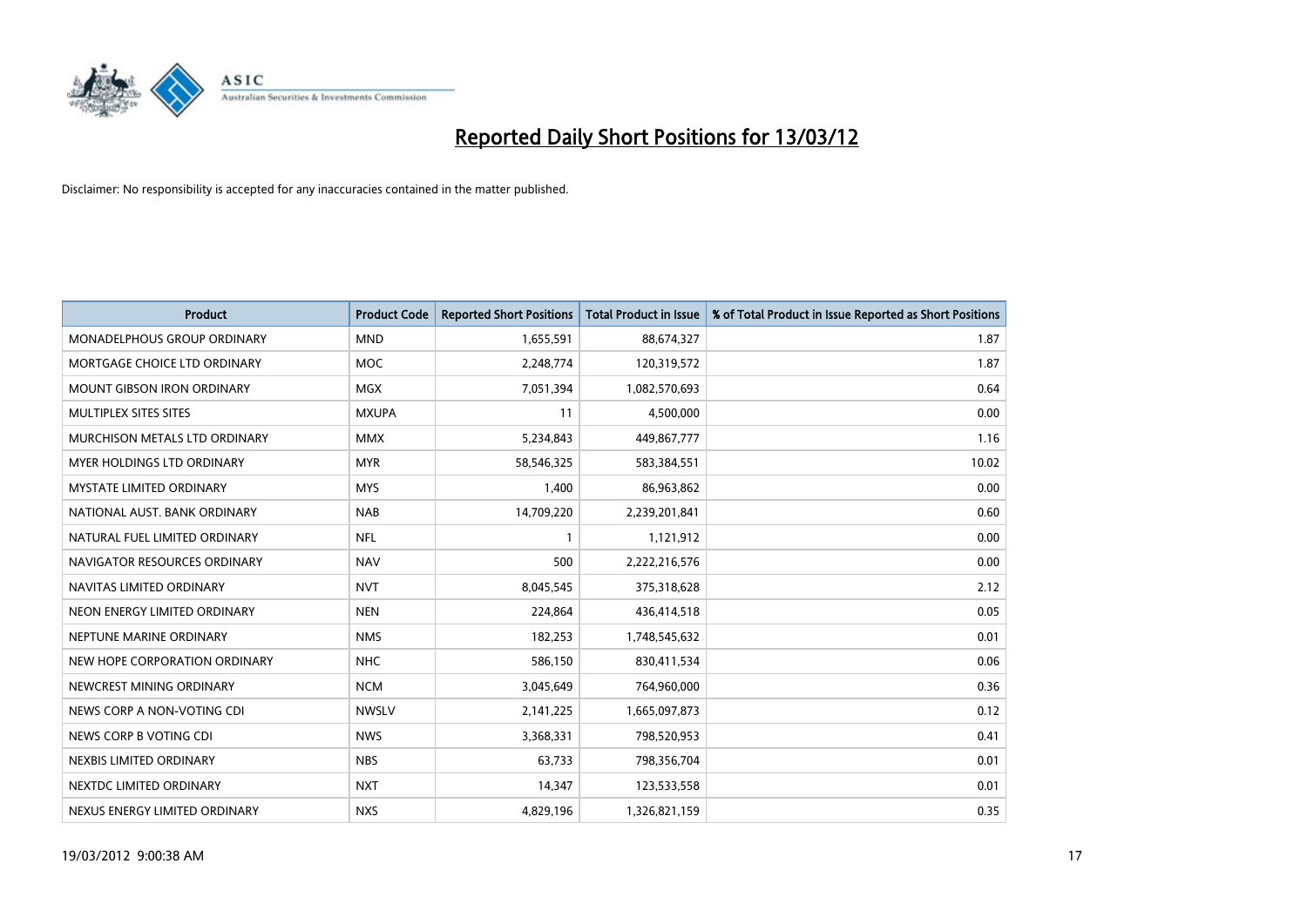

| <b>Product</b>                        | <b>Product Code</b> | <b>Reported Short Positions</b> | <b>Total Product in Issue</b> | % of Total Product in Issue Reported as Short Positions |
|---------------------------------------|---------------------|---------------------------------|-------------------------------|---------------------------------------------------------|
| NIB HOLDINGS LIMITED ORDINARY         | <b>NHF</b>          | 126,281                         | 466,502,955                   | 0.02                                                    |
| NIDO PETROLEUM ORDINARY               | <b>NDO</b>          | 105,313                         | 1,389,163,151                 | 0.01                                                    |
| NKWE PLATINUM 10C US COMMON           | <b>NKP</b>          | 749                             | 559,651,184                   | 0.00                                                    |
| NOBLE MINERAL RES ORDINARY            | <b>NMG</b>          | 1,486,284                       | 550,620,653                   | 0.27                                                    |
| NORTHERN IRON LTD ORDINARY            | <b>NFE</b>          | 925,240                         | 369,980,113                   | 0.25                                                    |
| NRW HOLDINGS LIMITED ORDINARY         | <b>NWH</b>          | 238,018                         | 278,888,011                   | 0.09                                                    |
| NUCOAL RESOURCES LTD ORDINARY         | <b>NCR</b>          | 59,000                          | 747,499,169                   | 0.01                                                    |
| NUFARM LIMITED ORDINARY               | <b>NUF</b>          | 4,032,938                       | 262,018,057                   | 1.53                                                    |
| <b>OAKTON LIMITED ORDINARY</b>        | <b>OKN</b>          | 1,124,730                       | 93,800,235                    | 1.19                                                    |
| OCEANAGOLD CORP. CHESS DEPOSITARY INT | <b>OGC</b>          | 1,048,015                       | 262,827,709                   | 0.40                                                    |
| OCEANIA CAPITAL LTD ORDINARY          | <b>OCP</b>          | 2,500                           | 25,677,757                    | 0.01                                                    |
| OIL SEARCH LTD ORDINARY               | OSH                 | 11,550,875                      | 1,325,155,171                 | 0.83                                                    |
| OM HOLDINGS LIMITED ORDINARY          | OMH                 | 5,509,262                       | 604,105,150                   | 0.91                                                    |
| <b>ONESTEEL LIMITED ORDINARY</b>      | OST                 | 39,793,938                      | 1,342,393,583                 | 2.92                                                    |
| ORICA LIMITED ORDINARY                | ORI                 | 4,711,334                       | 365,007,037                   | 1.29                                                    |
| ORIGIN ENERGY ORDINARY                | <b>ORG</b>          | 5,291,218                       | 1,086,243,519                 | 0.49                                                    |
| OROCOBRE LIMITED ORDINARY             | <b>ORE</b>          | 84,999                          | 103,195,029                   | 0.08                                                    |
| OROTONGROUP LIMITED ORDINARY          | ORL                 | 7,103                           | 40,880,902                    | 0.01                                                    |
| OTTO ENERGY LIMITED ORDINARY          | <b>OEL</b>          | 109,204                         | 1,138,290,071                 | 0.01                                                    |
| OZ MINERALS ORDINARY                  | OZL                 | 8,318,992                       | 313,266,898                   | 2.65                                                    |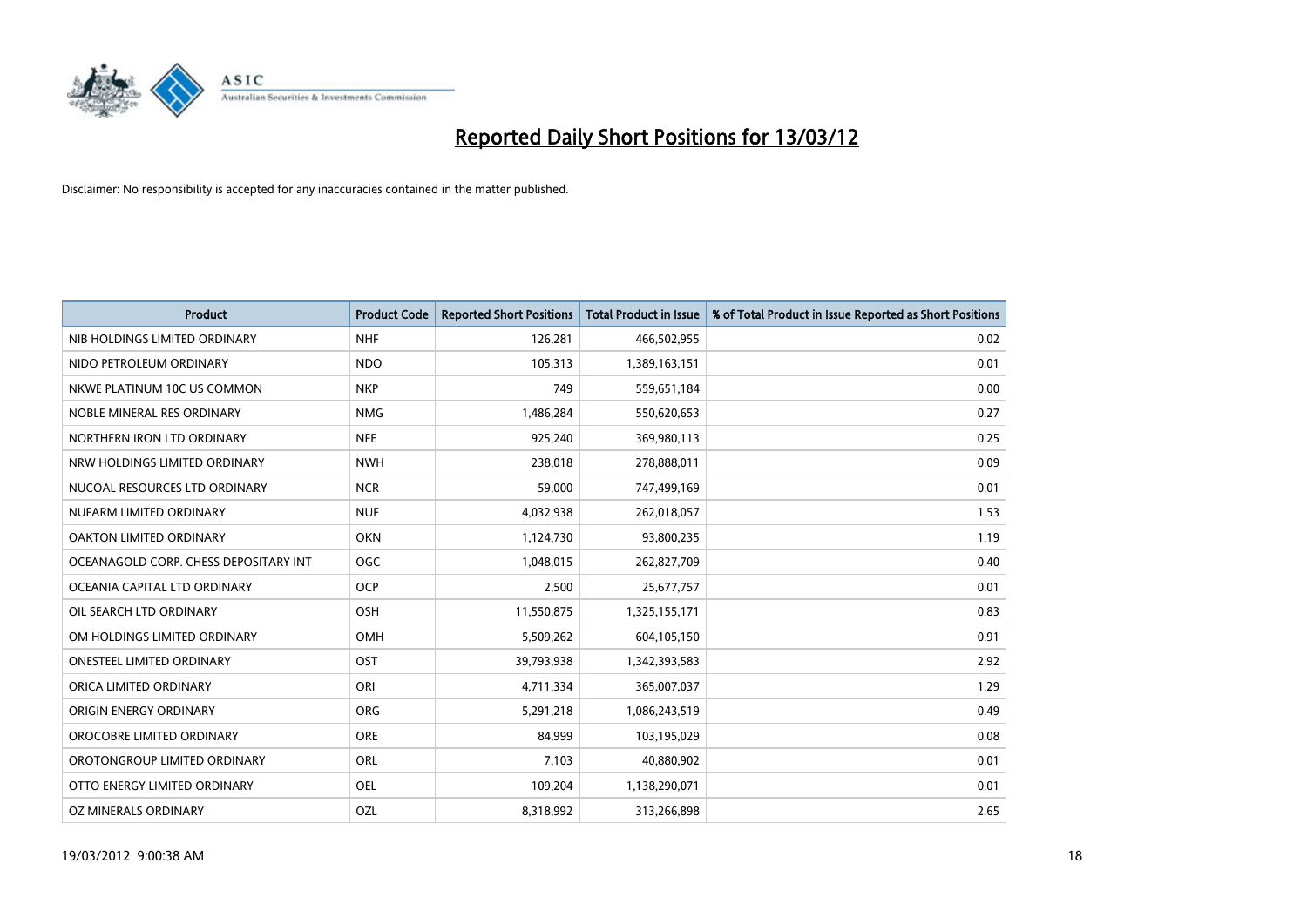

| <b>Product</b>                 | <b>Product Code</b> | <b>Reported Short Positions</b> | <b>Total Product in Issue</b> | % of Total Product in Issue Reported as Short Positions |
|--------------------------------|---------------------|---------------------------------|-------------------------------|---------------------------------------------------------|
| <b>PACIFIC BRANDS ORDINARY</b> | <b>PBG</b>          | 8,318,478                       | 912,915,695                   | 0.93                                                    |
| PALADIN ENERGY LTD ORDINARY    | <b>PDN</b>          | 35,438,163                      | 835,645,290                   | 4.23                                                    |
| PANAUST LIMITED ORDINARY       | <b>PNA</b>          | 9,308,349                       | 602,450,076                   | 1.55                                                    |
| PANORAMIC RESOURCES ORDINARY   | PAN                 | 706,428                         | 207,050,710                   | 0.34                                                    |
| PAPERLINX LIMITED ORDINARY     | <b>PPX</b>          | 10,324,736                      | 609,280,761                   | 1.70                                                    |
| PAPILLON RES LTD ORDINARY      | PIR                 | 77,623                          | 239,300,009                   | 0.03                                                    |
| PATTIES FOODS LTD ORDINARY     | PFL                 | 276                             | 138,989,223                   | 0.00                                                    |
| PEET LIMITED ORDINARY          | <b>PPC</b>          | 179,891                         | 320,170,604                   | 0.06                                                    |
| PENINSULA ENERGY LTD ORDINARY  | <b>PEN</b>          | 4,874,172                       | 2,141,017,026                 | 0.23                                                    |
| PERILYA LIMITED ORDINARY       | PEM                 | 10,040                          | 769,316,426                   | 0.00                                                    |
| PERPETUAL LIMITED ORDINARY     | PPT                 | 2,428,858                       | 41,980,678                    | 5.77                                                    |
| PERSEUS MINING LTD ORDINARY    | PRU                 | 7,102,158                       | 457,562,088                   | 1.53                                                    |
| PETSEC ENERGY ORDINARY         | <b>PSA</b>          | 223,332                         | 235,283,622                   | 0.09                                                    |
| PHARMAXIS LTD ORDINARY         | <b>PXS</b>          | 2,249,562                       | 305,890,989                   | 0.73                                                    |
| PHOTON GROUP LTD ORDINARY      | PGA                 | 250,510                         | 1,540,886,866                 | 0.02                                                    |
| PLATINUM ASSET ORDINARY        | <b>PTM</b>          | 6,095,944                       | 561,347,878                   | 1.10                                                    |
| PLATINUM AUSTRALIA ORDINARY    | <b>PLA</b>          | 3,375,762                       | 504,968,043                   | 0.68                                                    |
| PLATINUM CAPITAL LTD ORDINARY  | <b>PMC</b>          |                                 | 165,756,878                   | 0.00                                                    |
| PMI GOLD CORP CDI 1:1          | <b>PVM</b>          | 15,202                          | 58,931,262                    | 0.03                                                    |
| PMP LIMITED ORDINARY           | <b>PMP</b>          | 29,265                          | 325,461,328                   | 0.01                                                    |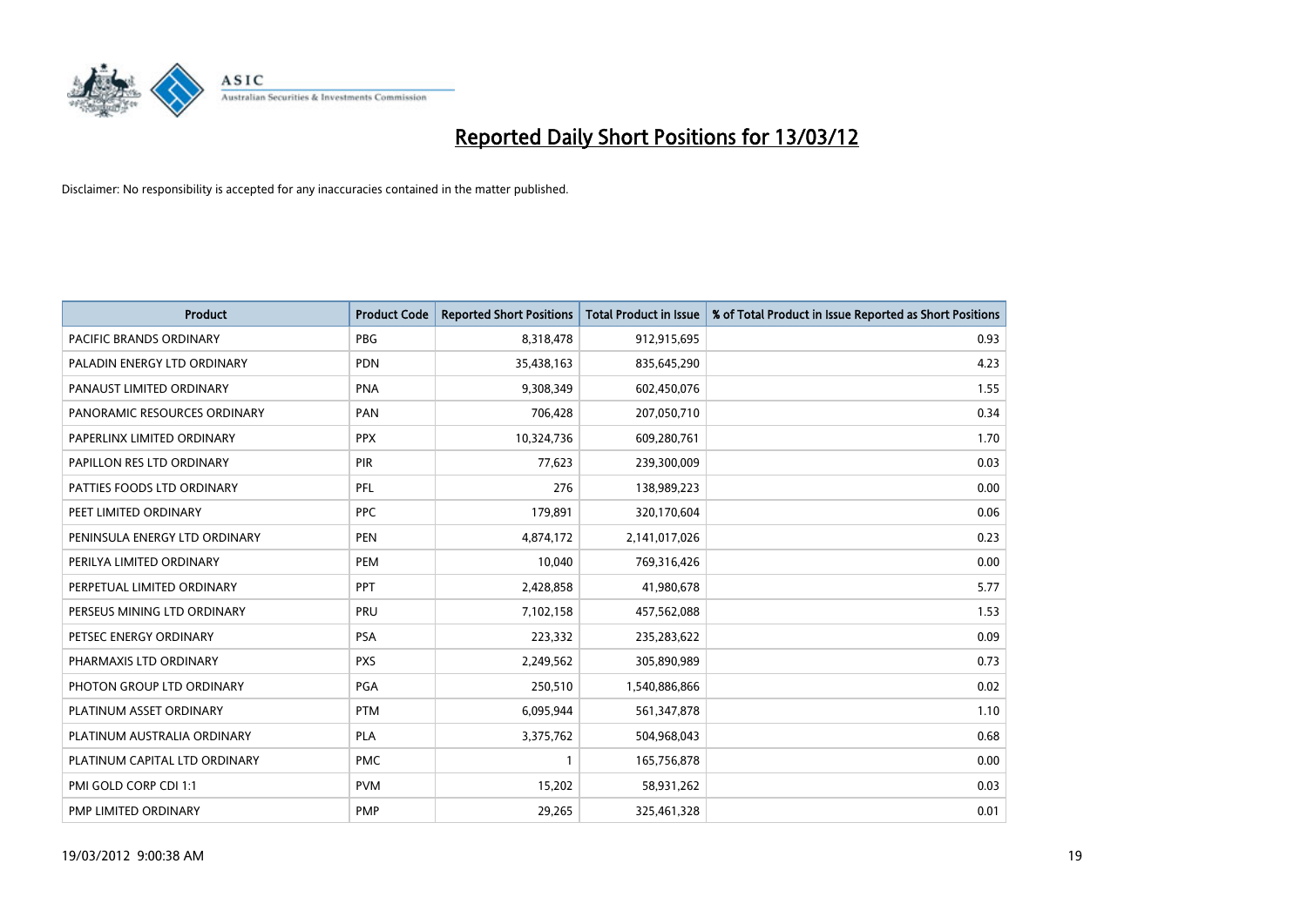

| <b>Product</b>                      | <b>Product Code</b> | <b>Reported Short Positions</b> | <b>Total Product in Issue</b> | % of Total Product in Issue Reported as Short Positions |
|-------------------------------------|---------------------|---------------------------------|-------------------------------|---------------------------------------------------------|
| PORT BOUVARD LIMITED ORDINARY       | PBD                 | 6,754                           | 593,868,295                   | 0.00                                                    |
| PREMIER INVESTMENTS ORDINARY        | <b>PMV</b>          | 550,229                         | 155,062,831                   | 0.35                                                    |
| PRIMA BIOMED LTD ORDINARY           | <b>PRR</b>          | 5,940,967                       | 1,064,963,388                 | 0.56                                                    |
| PRIMARY HEALTH CARE ORDINARY        | <b>PRY</b>          | 12,004,018                      | 500,386,679                   | 2.40                                                    |
| PRIME MEDIA GRP LTD ORDINARY        | PRT                 | 2                               | 366,330,303                   | 0.00                                                    |
| PRIMEAG AUSTRALIA ORDINARY          | PAG                 | 19,405                          | 266,394,444                   | 0.01                                                    |
| PROGEN PHARMACEUTIC ORDINARY        | PGL                 | 151,596                         | 24,709,097                    | 0.61                                                    |
| PROGRAMMED ORDINARY                 | <b>PRG</b>          | 527,259                         | 118,173,778                   | 0.43                                                    |
| <b>PSIVIDA CORP CDI 1:1</b>         | <b>PVA</b>          | 6,878                           | 8,973,987                     | 0.08                                                    |
| <b>QANTAS AIRWAYS ORDINARY</b>      | QAN                 | 46,499,199                      | 2,265,123,620                 | 2.05                                                    |
| OBE INSURANCE GROUP ORDINARY        | <b>OBE</b>          | 38,057,462                      | 1,157,601,767                 | 3.25                                                    |
| OR NATIONAL LIMITED ORDINARY        | <b>ORN</b>          | 15,103,182                      | 2,440,000,000                 | 0.61                                                    |
| ORXPHARMA LTD ORDINARY              | QRX                 | 676,202                         | 144,459,706                   | 0.47                                                    |
| <b>QUBE LOGISTICS HLDG ORDINARY</b> | QUB                 | 2,106,763                       | 889,404,644                   | 0.22                                                    |
| RAMELIUS RESOURCES ORDINARY         | <b>RMS</b>          | 1,195,175                       | 335,775,519                   | 0.35                                                    |
| RAMSAY HEALTH CARE ORDINARY         | <b>RHC</b>          | 1,569,875                       | 202,081,252                   | 0.76                                                    |
| <b>RCR TOMLINSON ORDINARY</b>       | <b>RCR</b>          | 84,011                          | 134,028,849                   | 0.06                                                    |
| <b>REA GROUP ORDINARY</b>           | <b>REA</b>          | 502,606                         | 131,714,699                   | 0.39                                                    |
| <b>RECKON LIMITED ORDINARY</b>      | <b>RKN</b>          | 807,313                         | 132,839,672                   | 0.61                                                    |
| RED FORK ENERGY ORDINARY            | <b>RFE</b>          | 12,928                          | 310,229,853                   | 0.00                                                    |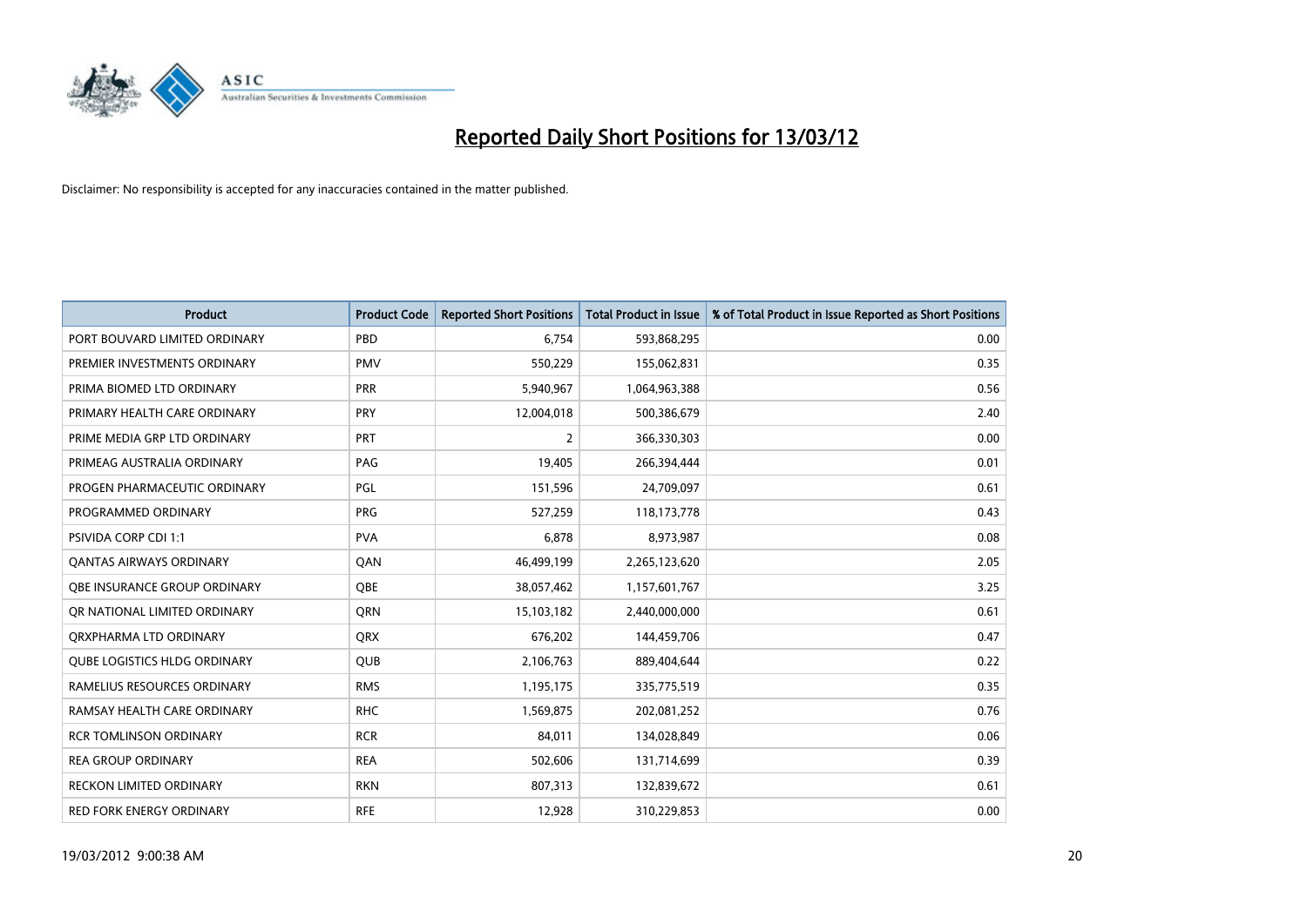

| <b>Product</b>                     | <b>Product Code</b> | <b>Reported Short Positions</b> | <b>Total Product in Issue</b> | % of Total Product in Issue Reported as Short Positions |
|------------------------------------|---------------------|---------------------------------|-------------------------------|---------------------------------------------------------|
| REDBANK ENERGY LTD ORDINARY        | AEJ                 | 19                              | 786,287                       | 0.00                                                    |
| REED RESOURCES LTD ORDINARY        | <b>RDR</b>          | 268,204                         | 264,742,501                   | 0.10                                                    |
| REGIONAL EXPRESS ORDINARY          | <b>REX</b>          | 20,799                          | 121,254,902                   | 0.02                                                    |
| REGIS RESOURCES ORDINARY           | <b>RRL</b>          | 2,712,476                       | 439,461,863                   | 0.59                                                    |
| RESMED INC CDI 10:1                | <b>RMD</b>          | 7,208,044                       | 1,556,242,300                 | 0.45                                                    |
| <b>RESOLUTE MINING ORDINARY</b>    | <b>RSG</b>          | 1,530,735                       | 655,756,462                   | 0.22                                                    |
| RESOURCE GENERATION ORDINARY       | <b>RES</b>          | 157,911                         | 262,895,652                   | 0.06                                                    |
| REVERSE CORP LIMITED ORDINARY      | <b>REF</b>          | 26,041                          | 92,382,175                    | 0.03                                                    |
| REX MINERALS LIMITED ORDINARY      | <b>RXM</b>          | 1,082,459                       | 153,847,284                   | 0.70                                                    |
| <b>RHG LIMITED ORDINARY</b>        | <b>RHG</b>          | 46,284                          | 308,483,177                   | 0.01                                                    |
| RIALTO ENERGY ORDINARY             | <b>RIA</b>          | 27,006,870                      | 600,310,224                   | 4.50                                                    |
| <b>RIDLEY CORPORATION ORDINARY</b> | <b>RIC</b>          | 84,811                          | 307,817,071                   | 0.02                                                    |
| RIO TINTO LIMITED ORDINARY         | <b>RIO</b>          | 20,453,887                      | 435,758,720                   | 4.65                                                    |
| <b>RIVERCITY MOTORWAY STAPLED</b>  | <b>RCY</b>          | 132,000                         | 957,010,115                   | 0.01                                                    |
| ROC OIL COMPANY ORDINARY           | <b>ROC</b>          | 5,072,237                       | 682,506,352                   | 0.74                                                    |
| ROYAL WOLF HOLDINGS ORDINARY       | <b>RWH</b>          | 60,000                          | 100,387,052                   | 0.06                                                    |
| RURALCO HOLDINGS ORDINARY          | <b>RHL</b>          | 839                             | 55,019,284                    | 0.00                                                    |
| SAI GLOBAL LIMITED ORDINARY        | SAI                 | 2,529,586                       | 202,469,239                   | 1.25                                                    |
| SALMAT LIMITED ORDINARY            | <b>SLM</b>          | 127,443                         | 159,802,174                   | 0.07                                                    |
| SAMSON OIL & GAS LTD ORDINARY      | SSN                 | 2,678,836                       | 1,757,456,009                 | 0.14                                                    |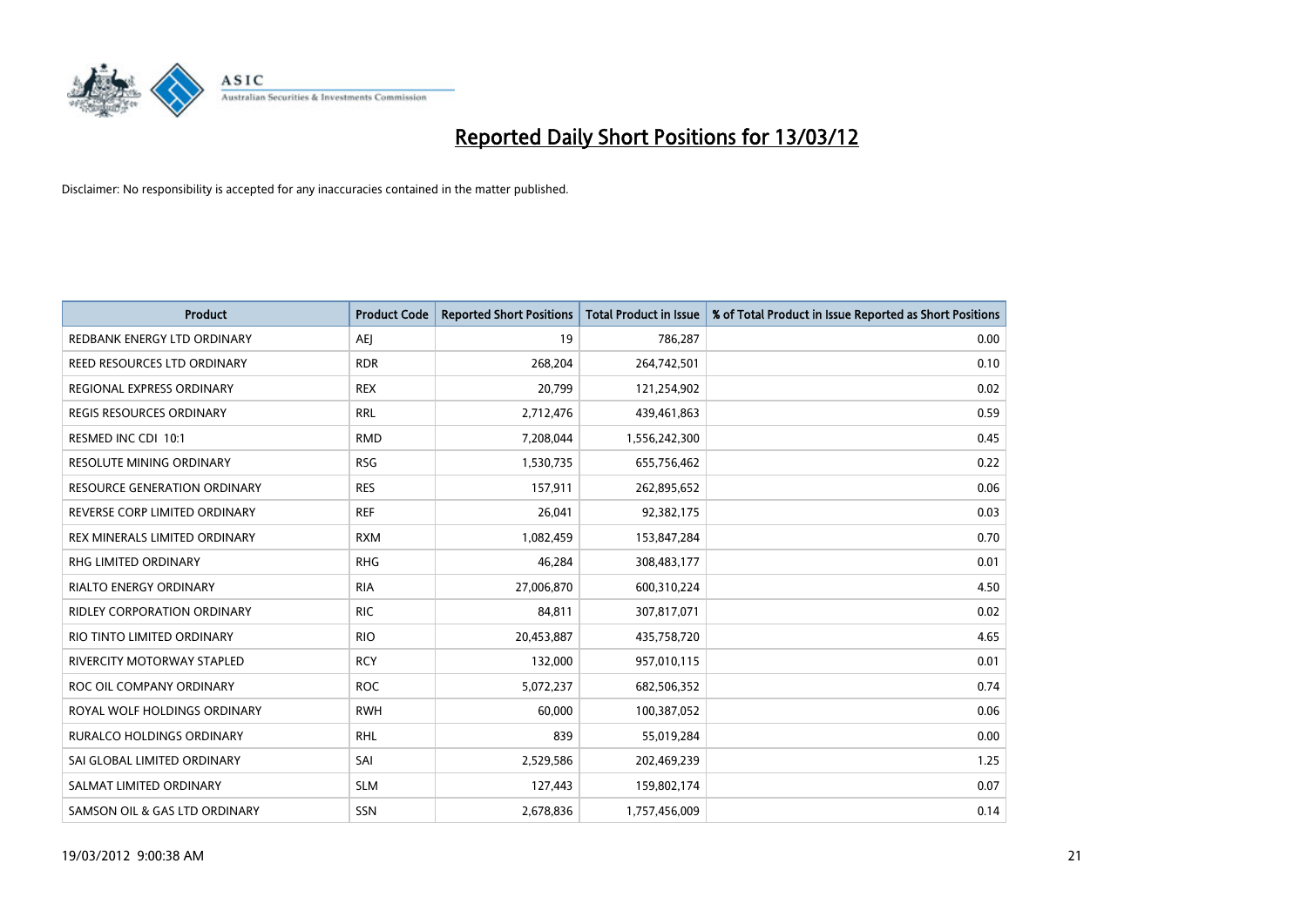

| <b>Product</b>                           | <b>Product Code</b> | <b>Reported Short Positions</b> | <b>Total Product in Issue</b> | % of Total Product in Issue Reported as Short Positions |
|------------------------------------------|---------------------|---------------------------------|-------------------------------|---------------------------------------------------------|
| SANDFIRE RESOURCES ORDINARY              | <b>SFR</b>          | 1,666,273                       | 151,113,635                   | 1.08                                                    |
| <b>SANTOS LTD ORDINARY</b>               | <b>STO</b>          | 16,476,191                      | 942,518,741                   | 1.72                                                    |
| SARACEN MINERAL ORDINARY                 | <b>SAR</b>          | 706,122                         | 593,993,240                   | 0.11                                                    |
| SEDGMAN LIMITED ORDINARY                 | <b>SDM</b>          | 193,151                         | 212,715,619                   | 0.08                                                    |
| SEEK LIMITED ORDINARY                    | <b>SEK</b>          | 13,984,437                      | 337,101,307                   | 4.13                                                    |
| SEGUE RESOURCES ORDINARY                 | <b>SEG</b>          | 5,000                           | 531,348,756                   | 0.00                                                    |
| SENETAS CORPORATION ORDINARY             | <b>SEN</b>          | 756,999                         | 463,105,195                   | 0.16                                                    |
| SENEX ENERGY LIMITED ORDINARY            | <b>SXY</b>          | 758,123                         | 923,847,416                   | 0.08                                                    |
| SERVCORP LIMITED ORDINARY                | SRV                 | 77,000                          | 98,440,807                    | 0.08                                                    |
| SERVICE STREAM ORDINARY                  | SSM                 | 324,065                         | 283,418,867                   | 0.11                                                    |
| SEVEN GROUP HOLDINGS ORDINARY            | <b>SVW</b>          | 1,821,294                       | 306,910,281                   | 0.59                                                    |
| SEVEN WEST MEDIA LTD ORDINARY            | <b>SWM</b>          | 12,563,252                      | 645,719,542                   | 1.93                                                    |
| SIGMA PHARMACEUTICAL ORDINARY            | <b>SIP</b>          | 13,400,483                      | 1,178,626,572                 | 1.15                                                    |
| SILEX SYSTEMS ORDINARY                   | <b>SLX</b>          | 575,272                         | 170,133,997                   | 0.34                                                    |
| SILVER LAKE RESOURCE ORDINARY            | <b>SLR</b>          | 550,350                         | 220,264,064                   | 0.26                                                    |
| SIMS METAL MGMT LTD ORDINARY             | SGM                 | 6,457,164                       | 205,856,443                   | 3.11                                                    |
| SINGAPORE TELECOMM. CHESS DEPOSITARY INT | <b>SGT</b>          | 12,516,986                      | 176,974,336                   | 7.06                                                    |
| SIRIUS RESOURCES NL ORDINARY             | <b>SIR</b>          | 82,500                          | 150,934,586                   | 0.05                                                    |
| SIRTEX MEDICAL ORDINARY                  | <b>SRX</b>          | 60                              | 55,768,136                    | 0.00                                                    |
| SKILLED GROUP LTD ORDINARY               | <b>SKE</b>          | 1,591,761                       | 233,487,276                   | 0.68                                                    |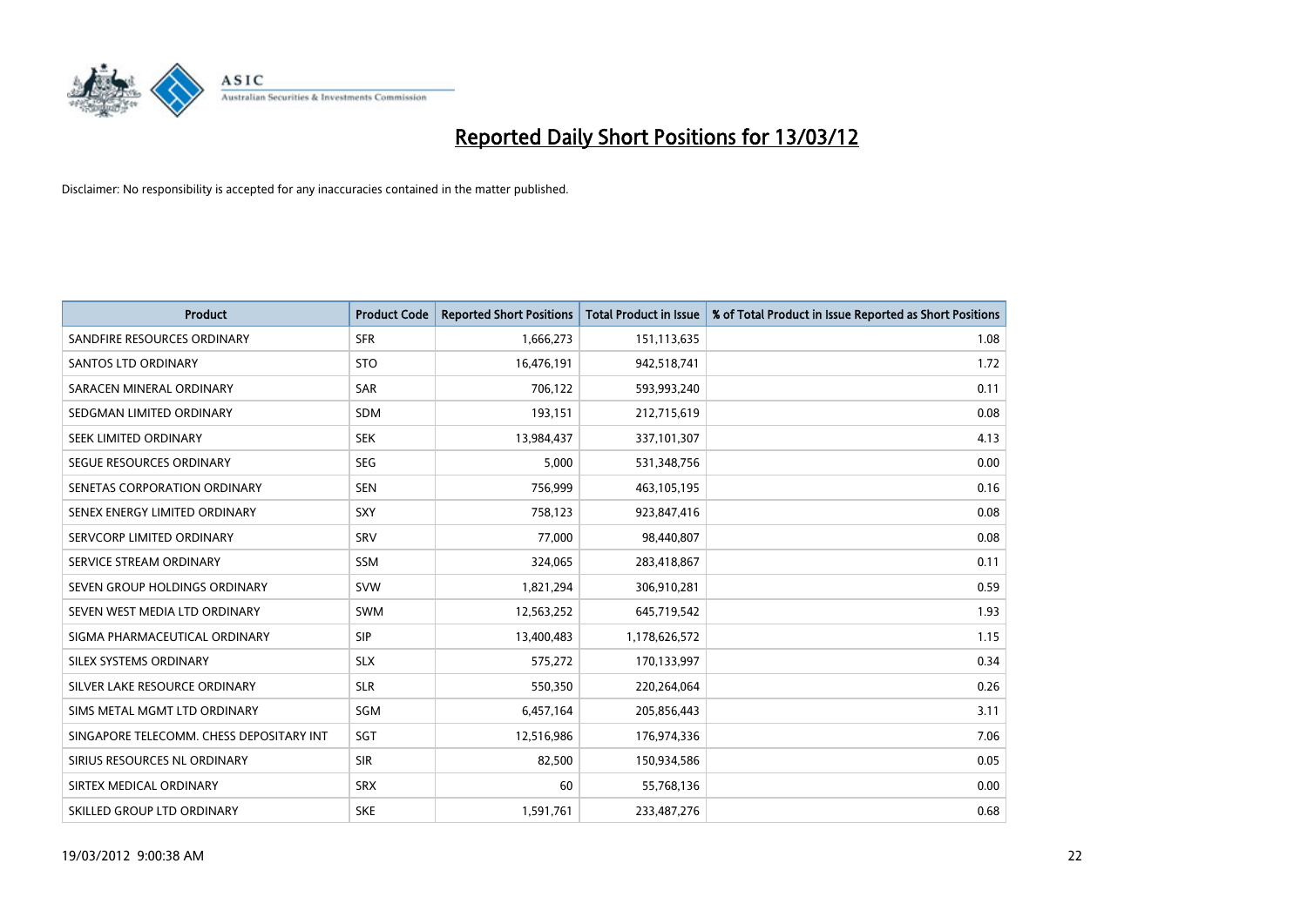

| <b>Product</b>                           | <b>Product Code</b> | <b>Reported Short Positions</b> | <b>Total Product in Issue</b> | % of Total Product in Issue Reported as Short Positions |
|------------------------------------------|---------------------|---------------------------------|-------------------------------|---------------------------------------------------------|
| SKY CITY ENTERTAIN, ORDINARY             | <b>SKC</b>          | 712,003                         | 576,958,340                   | 0.12                                                    |
| SKY NETWORK ORDINARY                     | <b>SKT</b>          | 407,000                         | 389,139,785                   | 0.10                                                    |
| SMS MANAGEMENT, ORDINARY                 | <b>SMX</b>          | 646,270                         | 68,290,180                    | 0.93                                                    |
| SONIC HEALTHCARE ORDINARY                | SHL                 | 6,209,376                       | 389,969,875                   | 1.60                                                    |
| SOUL PATTINSON (W.H) ORDINARY            | SOL                 | 3,240                           | 239,395,320                   | 0.00                                                    |
| SOUTH BOULDER MINES ORDINARY             | <b>STB</b>          | 124,157                         | 116,232,826                   | 0.10                                                    |
| SP AUSNET STAPLED SECURITIES             | <b>SPN</b>          | 2,886,755                       | 2,896,219,682                 | 0.08                                                    |
| SPARK INFRASTRUCTURE STAPLED NOTE & UNIT | SKI                 | 20,412,376                      | 1,326,734,264                 | 1.53                                                    |
| SPDR 200 FUND ETF UNITS                  | <b>STW</b>          | 8                               | 51,538,531                    | 0.00                                                    |
| SPECIALTY FASHION ORDINARY               | <b>SFH</b>          | 1,588,619                       | 192,086,121                   | 0.83                                                    |
| SPOTLESS GROUP LTD ORDINARY              | <b>SPT</b>          | 1,052,387                       | 265,454,407                   | 0.39                                                    |
| ST BARBARA LIMITED ORDINARY              | <b>SBM</b>          | 7,391,480                       | 325,615,389                   | 2.26                                                    |
| STANMORE COAL LTD ORDINARY               | <b>SMR</b>          | 17,231                          | 159,973,418                   | 0.01                                                    |
| STARPHARMA HOLDINGS ORDINARY             | SPL                 | 2,122,409                       | 280,742,451                   | 0.74                                                    |
| STH AMERICAN COR LTD ORDINARY            | SAY                 | 9,200                           | 257,785,604                   | 0.00                                                    |
| STHN CROSS MEDIA ORDINARY                | <b>SXL</b>          | 2,633,581                       | 705,766,444                   | 0.37                                                    |
| STOCKLAND UNITS/ORD STAPLED              | SGP                 | 24,326,608                      | 2,301,457,501                 | 1.03                                                    |
| STRAITS RES LTD. ORDINARY                | <b>SRO</b>          | 3,199,237                       | 373,496,141                   | 0.86                                                    |
| STW COMMUNICATIONS ORDINARY              | SGN                 | 1,672,935                       | 362,798,351                   | 0.45                                                    |
| SUNCORP GROUP LTD ORDINARY               | <b>SUN</b>          | 13,749,414                      | 1,286,600,980                 | 1.03                                                    |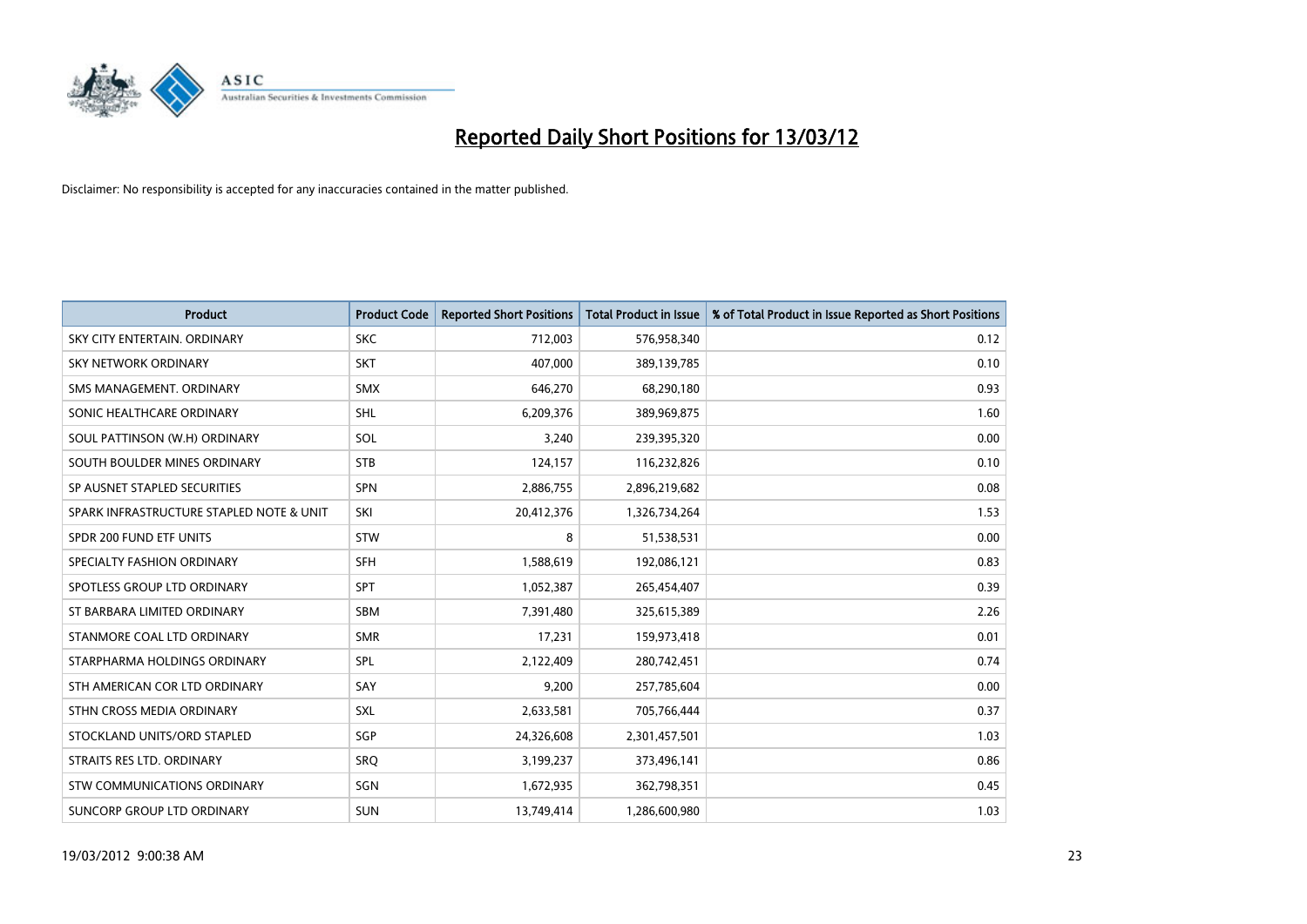

| <b>Product</b>                      | <b>Product Code</b> | <b>Reported Short Positions</b> | <b>Total Product in Issue</b> | % of Total Product in Issue Reported as Short Positions |
|-------------------------------------|---------------------|---------------------------------|-------------------------------|---------------------------------------------------------|
| SUNDANCE ENERGY ORDINARY            | <b>SEA</b>          | 869,884                         | 277,098,474                   | 0.32                                                    |
| SUNDANCE RESOURCES ORDINARY         | <b>SDL</b>          | 6,927,961                       | 2,933,234,505                 | 0.23                                                    |
| SUNLAND GROUP LTD ORDINARY          | <b>SDG</b>          | 99,322                          | 201,578,526                   | 0.05                                                    |
| SUPER RET REP LTD ORDINARY          | <b>SUL</b>          | 1,321,717                       | 194,904,593                   | 0.68                                                    |
| SWICK MINING ORDINARY               | <b>SWK</b>          | 1,548                           | 237,024,970                   | 0.00                                                    |
| SYD AIRPORT STAPLED US PROHIBIT.    | <b>SYD</b>          | 6,222,758                       | 1,861,210,782                 | 0.34                                                    |
| SYMEX HOLDINGS ORDINARY             | <b>SYM</b>          | 6,633                           | 191,593,493                   | 0.00                                                    |
| TABCORP HOLDINGS LTD ORDINARY       | <b>TAH</b>          | 10,778,803                      | 712,805,880                   | 1.50                                                    |
| <b>TALENT2 INTERNATION ORDINARY</b> | <b>TWO</b>          | $\overline{7}$                  | 147,403,701                   | 0.00                                                    |
| TANAMI GOLD NL ORDINARY             | <b>TAM</b>          | 1,161                           | 261,132,677                   | 0.00                                                    |
| TAP OIL LIMITED ORDINARY            | <b>TAP</b>          | 2,744,304                       | 241,295,311                   | 1.13                                                    |
| TASSAL GROUP LIMITED ORDINARY       | <b>TGR</b>          | 111,630                         | 146,304,404                   | 0.07                                                    |
| TATTS GROUP LTD ORDINARY            | <b>TTS</b>          | 18,989,059                      | 1,340,770,798                 | 1.43                                                    |
| TELECOM CORPORATION ORDINARY        | <b>TEL</b>          | 7,282,053                       | 1,925,427,596                 | 0.36                                                    |
| TELSTRA CORPORATION. ORDINARY       | <b>TLS</b>          | 45,889,830                      | 12,443,074,357                | 0.37                                                    |
| TEN NETWORK HOLDINGS ORDINARY       | <b>TEN</b>          | 63,516,058                      | 1,045,236,720                 | 6.07                                                    |
| TERANGA GOLD CORP CDI 1:1           | <b>TGZ</b>          | 108,133                         | 155,865,666                   | 0.05                                                    |
| TFS CORPORATION LTD ORDINARY        | <b>TFC</b>          | 94,226                          | 279,621,829                   | 0.03                                                    |
| THAKRAL HOLDINGS GRP ORDINARY/UNIT  | <b>THG</b>          | $\overline{2}$                  | 585,365,014                   | 0.00                                                    |
| THE REJECT SHOP ORDINARY            | <b>TRS</b>          | 1,577,120                       | 26,071,170                    | 6.04                                                    |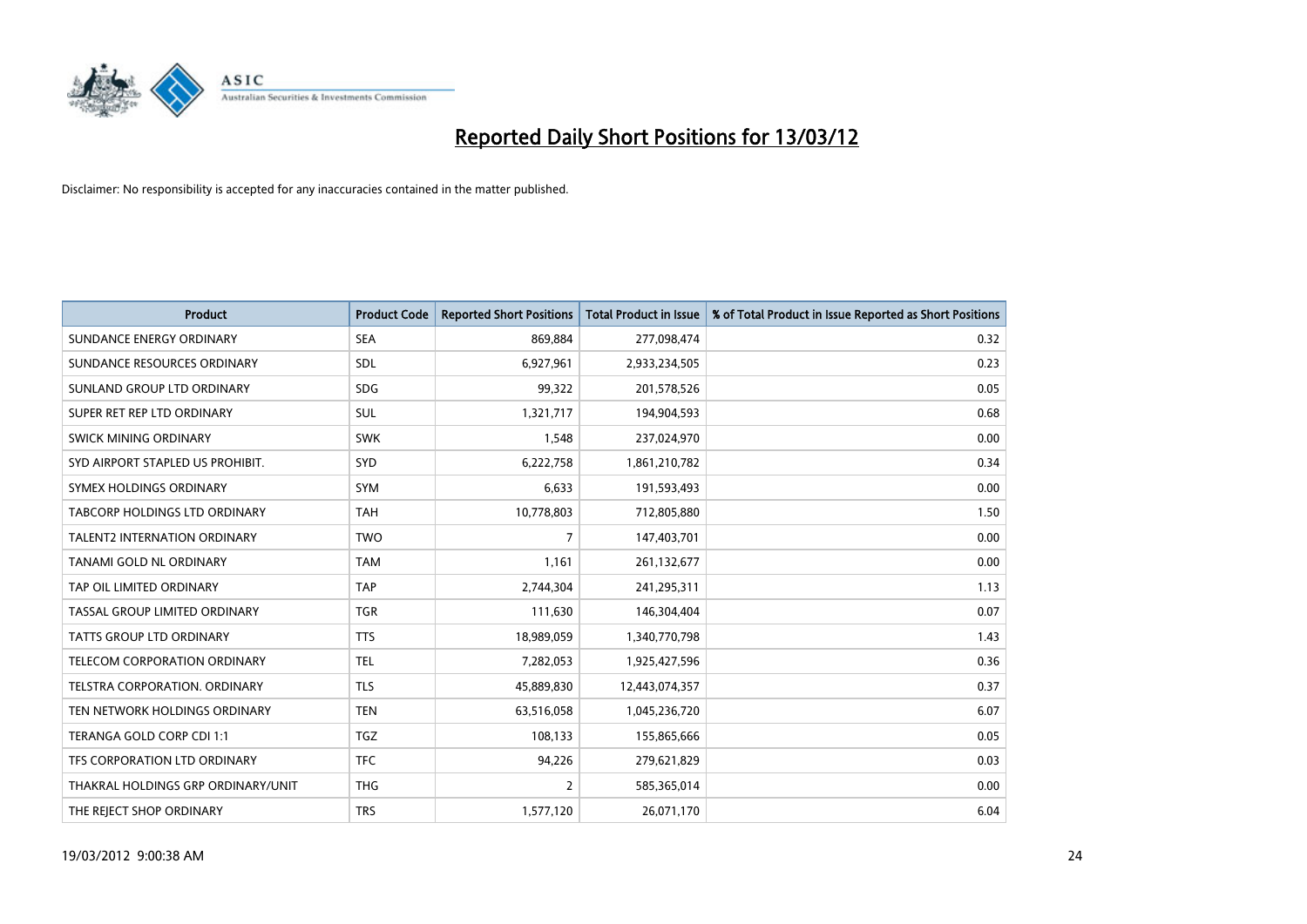

| <b>Product</b>                       | <b>Product Code</b> | <b>Reported Short Positions</b> | <b>Total Product in Issue</b> | % of Total Product in Issue Reported as Short Positions |
|--------------------------------------|---------------------|---------------------------------|-------------------------------|---------------------------------------------------------|
| THINKSMART LIMITED ORDINARY          | <b>TSM</b>          | 103,700                         | 138,432,658                   | 0.07                                                    |
| THOR MINING PLC CHESS DEPOSITARY 1:1 | <b>THR</b>          | 2,307                           | 222,489,120                   | 0.00                                                    |
| THORN GROUP LIMITED ORDINARY         | <b>TGA</b>          | 129,036                         | 146,374,703                   | 0.08                                                    |
| TIGER RESOURCES ORDINARY             | <b>TGS</b>          | 3,987,535                       | 671,948,102                   | 0.57                                                    |
| <b>TISHMAN SPEYER UNITS</b>          | <b>TSO</b>          | 738                             | 338,440,904                   | 0.00                                                    |
| TNG LIMITED ORDINARY                 | <b>TNG</b>          | 4,321                           | 344,611,705                   | 0.00                                                    |
| <b>TOLL HOLDINGS LTD ORDINARY</b>    | <b>TOL</b>          | 28,243,290                      | 717,133,875                   | 3.90                                                    |
| TORO ENERGY LIMITED ORDINARY         | <b>TOE</b>          | 35,404                          | 975,436,676                   | 0.00                                                    |
| <b>TOWER LIMITED ORDINARY</b>        | <b>TWR</b>          | 689,519                         | 266,371,322                   | 0.26                                                    |
| TOX FREE SOLUTIONS ORDINARY          | <b>TOX</b>          | 35,043                          | 114,563,108                   | 0.03                                                    |
| TPG TELECOM LIMITED ORDINARY         | <b>TPM</b>          | 2,751,824                       | 793,808,141                   | 0.34                                                    |
| <b>TRADE ME GROUP ORDINARY</b>       | <b>TME</b>          | 1,555                           | 395,745,510                   | 0.00                                                    |
| <b>TRANSFIELD SERVICES ORDINARY</b>  | <b>TSE</b>          | 4,295,055                       | 542,977,583                   | 0.81                                                    |
| TRANSPACIFIC INDUST, ORDINARY        | <b>TPI</b>          | 5,490,543                       | 1,578,209,025                 | 0.35                                                    |
| TRANSURBAN GROUP TRIPLE STAPLED SEC. | <b>TCL</b>          | 7,011,605                       | 1,458,321,112                 | 0.44                                                    |
| TREASURY WINE ESTATE ORDINARY        | <b>TWE</b>          | 16,916,323                      | 647,227,144                   | 2.58                                                    |
| TRINITY GROUP STAPLED SECURITIES     | <b>TCO</b>          | 3,419                           | 193,235,631                   | 0.00                                                    |
| TROY RESOURCES LTD ORDINARY          | <b>TRY</b>          | 448,383                         | 88,879,149                    | 0.51                                                    |
| <b>UGL LIMITED ORDINARY</b>          | UGL                 | 4,586,198                       | 166,315,038                   | 2.76                                                    |
| UNILIFE CORPORATION CDI 6:1          | <b>UNS</b>          | 211,168                         | 266,559,954                   | 0.07                                                    |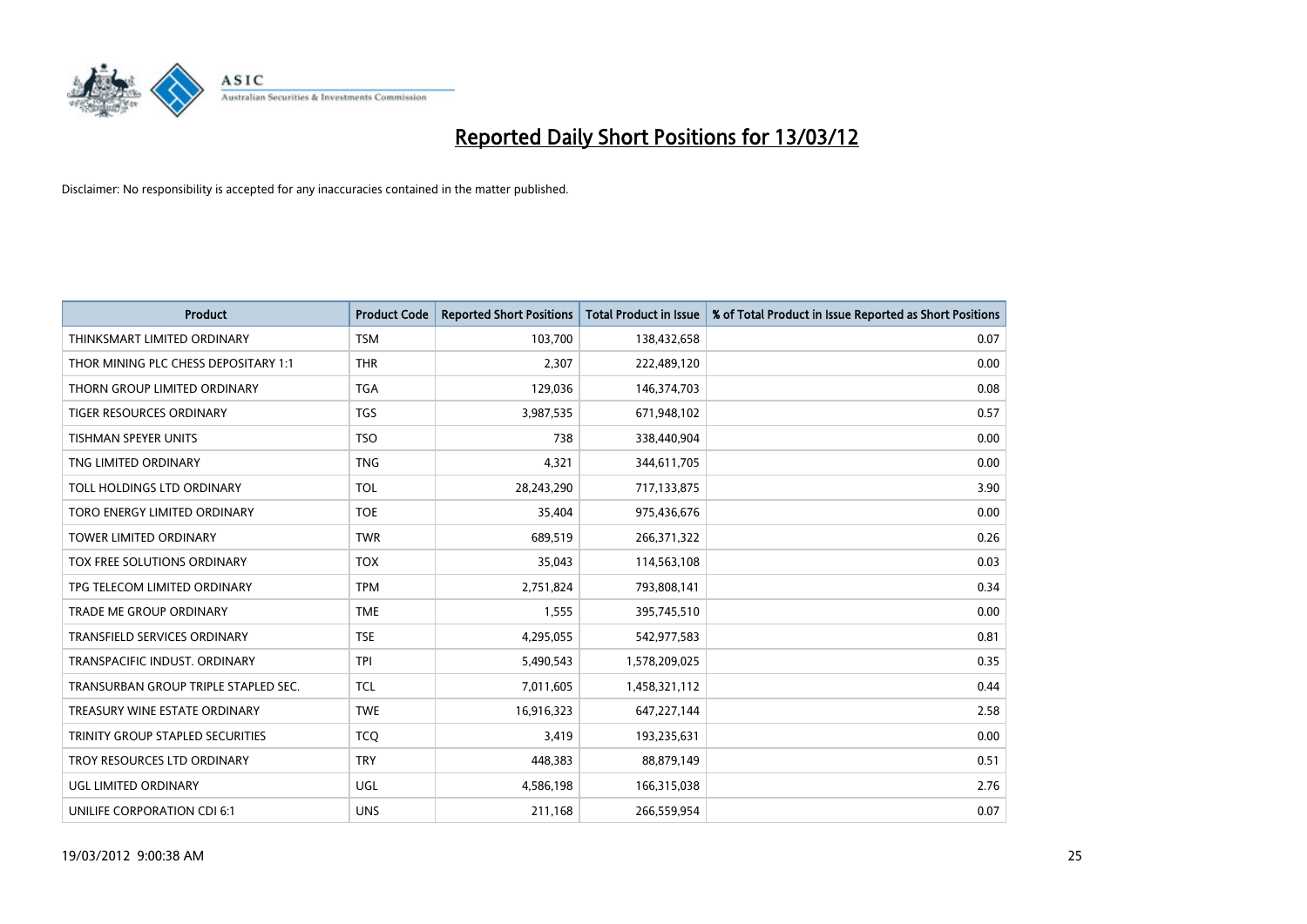

| <b>Product</b>                         | <b>Product Code</b> | <b>Reported Short Positions</b> | Total Product in Issue | % of Total Product in Issue Reported as Short Positions |
|----------------------------------------|---------------------|---------------------------------|------------------------|---------------------------------------------------------|
| <b>VDM GROUP LIMITED ORDINARY</b>      | <b>VMG</b>          | 11,116                          | 933,728,267            | 0.00                                                    |
| <b>VENTURE MINERALS ORDINARY</b>       | <b>VMS</b>          | 147,361                         | 232,468,592            | 0.06                                                    |
| <b>VIEW RESOURCES LTD ORDINARY</b>     | <b>VRE</b>          | 1,760                           | 881,953,670            | 0.00                                                    |
| <b>VIRGIN AUS HLDG LTD ORDINARY</b>    | <b>VAH</b>          | 4,535,646                       | 2,210,197,600          | 0.20                                                    |
| <b>VITA GROUP LTD ORDINARY</b>         | <b>VTG</b>          | 75,190                          | 142,499,800            | 0.05                                                    |
| VITERRA INC CDI 1:1                    | <b>VTA</b>          | 3,838                           | 68,629,939             | 0.01                                                    |
| <b>WATPAC LIMITED ORDINARY</b>         | <b>WTP</b>          | 20,038                          | 184,332,526            | 0.01                                                    |
| <b>WDS LIMITED ORDINARY</b>            | <b>WDS</b>          | 3,568                           | 144,740,614            | 0.00                                                    |
| <b>WEBJET LIMITED ORDINARY</b>         | <b>WEB</b>          | 88,339                          | 72,584,641             | 0.12                                                    |
| <b>WESFARMERS LIMITED ORDINARY</b>     | <b>WES</b>          | 26,219,181                      | 1,006,485,848          | 2.60                                                    |
| WESFARMERS LIMITED PARTIALLY PROTECTED | <b>WESN</b>         | 3,911,465                       | 150,586,314            | 2.61                                                    |
| <b>WESTERN AREAS NL ORDINARY</b>       | <b>WSA</b>          | 9,007,970                       | 179,735,899            | 4.99                                                    |
| WESTERN DESERT RES. ORDINARY           | <b>WDR</b>          | 948                             | 208,719,203            | 0.00                                                    |
| WESTFIELD GROUP ORD/UNIT STAPLED SEC   | <b>WDC</b>          | 18,407,458                      | 2,308,988,539          | 0.77                                                    |
| WESTFIELD RETAIL TST UNIT STAPLED      | <b>WRT</b>          | 43,203,578                      | 3,054,166,195          | 1.41                                                    |
| <b>WESTPAC BANKING CORP ORDINARY</b>   | <b>WBC</b>          | 57,634,045                      | 3,054,129,398          | 1.83                                                    |
| WHITE ENERGY COMPANY ORDINARY          | <b>WEC</b>          | 5,853,307                       | 316,104,241            | 1.85                                                    |
| WHITEHAVEN COAL ORDINARY               | <b>WHC</b>          | 8,026,791                       | 496,245,083            | 1.62                                                    |
| WHK GROUP LIMITED ORDINARY             | <b>WHG</b>          | 111,983                         | 265,200,652            | 0.04                                                    |
| WIDE BAY AUST LTD ORDINARY             | <b>WBB</b>          | 20                              | 35,844,879             | 0.00                                                    |